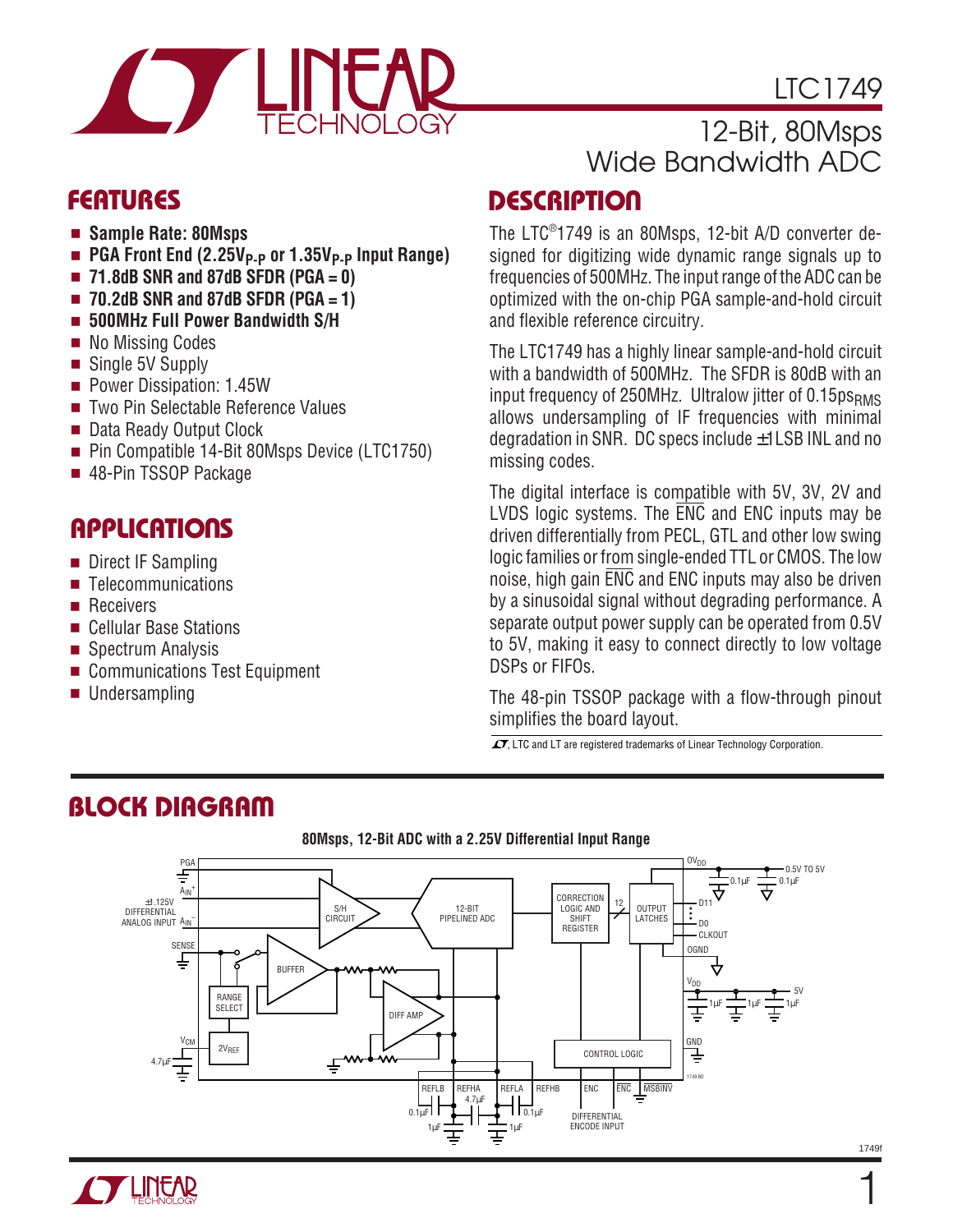| Analog Input Voltage (Note 3) $-0.3V$ to (V <sub>DD</sub> + 0.3V) |
|-------------------------------------------------------------------|
| Digital Input Voltage (Note 4) $-0.3V$ to $(V_{DD} + 0.3V)$       |
|                                                                   |
|                                                                   |
|                                                                   |
|                                                                   |
|                                                                   |
|                                                                   |
|                                                                   |
| Lead Temperature (Soldering, 10 sec) 300°C                        |
|                                                                   |

# **ABSOLUTE MAXIMUM RATINGS <sup>W</sup> <sup>W</sup> <sup>W</sup> <sup>U</sup> PACKAGE/ORDER INFORMATION <sup>U</sup> <sup>W</sup> <sup>U</sup>**



Consult LTC Marketing for parts specified with wider operating temperature ranges.

# **CONVERTER CHARACTERISTICS** The  $\bullet$  indicates specifications which apply over the full operating

**temperature range, otherwise specifications are at**  $T_A = 25^\circ \text{C}$ **. (Note 5)** 

| <b>PARAMETER</b>                        | <b>CONDITIONS</b>                                                        | MIN              | <b>TYP</b> | <b>MAX</b> | <b>UNITS</b>       |
|-----------------------------------------|--------------------------------------------------------------------------|------------------|------------|------------|--------------------|
| <b>Resolution (No Missing Codes)</b>    |                                                                          | 12               |            |            | <b>Bits</b>        |
| <b>Integral Linearity Error</b>         | (Note 6)                                                                 | $-1.0$<br>$-1.5$ | $\pm 0.4$  | 1.0<br>1.5 | LSB<br>LSB         |
| <b>Differential Linearity Error</b>     |                                                                          | $-0.8$           | $\pm 0.2$  | 0.8        | LSB                |
| Offset Error                            | (Note 7) External Reference ( $V_{\text{SENSE}} = 1.125V$ , PGA = 0)     | $-35$            | ±8         | 35         | mV                 |
| Gain Error                              | External Reference ( $V_{\text{SENSF}} = 1.125V$ , PGA = 0)              | $-3.5$           | ±1         | 3.5        | %FS                |
| Full-Scale Tempco                       | Internal Reference<br>External Reference ( $V_{\text{SENSE}} = 1.125V$ ) |                  | ±40<br>±20 |            | ppm/°C<br>ppm/°C   |
| Offset Tempco                           |                                                                          |                  | ±20        |            | µV/°C              |
| Input Referred Noise (Transition Noise) | $V_{SENSE} = 1.125V, PGA = 0$                                            |                  | 0.23       |            | LSB <sub>RMS</sub> |

#### **The** ● **indicates specifications which apply over the full operating temperature range, otherwise** specifications are at  $T_A = 25^\circ \text{C}$ . (Note 5) **ANALOG INPUT**

| <b>SYMBOL</b>    | <b>PARAMETER</b>                              | <b>CONDITIONS</b>                                                      | <b>MIN</b>               | TYP                      | <b>MAX</b> | <b>UNITS</b>      |
|------------------|-----------------------------------------------|------------------------------------------------------------------------|--------------------------|--------------------------|------------|-------------------|
| $V_{\text{IN}}$  | Analog Input Range (Note 8)                   | $4.75V \le V_{DD} \le 5.25V$                                           |                          | $\pm 0.7$ to $\pm 1.125$ |            |                   |
| $I_{\text{IN}}$  | Analog Input Leakage Current                  | $0 < A_{IN}^+$ , $A_{IN}^- < V_{DD}$                                   | $\overline{\phantom{m}}$ |                          |            | μA                |
| $C_{IN}$         | Analog Input Capacitance                      | Sample Mode $ENC < \overline{ENC}$<br>Hold Mode $ENC > \overline{ENC}$ |                          | 6.9<br>2.4               |            | pF<br>рF          |
| t <sub>ACQ</sub> | Sample-and-Hold Acquisition Time              |                                                                        |                          | 5                        | 6          | ns                |
| t <sub>AP</sub>  | Sample-and-Hold Acquisition Delay Time        |                                                                        |                          |                          |            | ns                |
| <b>LJITTER</b>   | Sample-and-Hold Acquisition Delay Time Jitter |                                                                        |                          | 0.15                     |            | ps <sub>RMS</sub> |
| <b>CMRR</b>      | Analog Input Common Mode Rejection Ratio      | $1.5V < (A_{IN}^- = A_{IN}^+) < 3V$                                    |                          | 80                       |            | dB                |
|                  |                                               |                                                                        |                          |                          |            | 1749              |

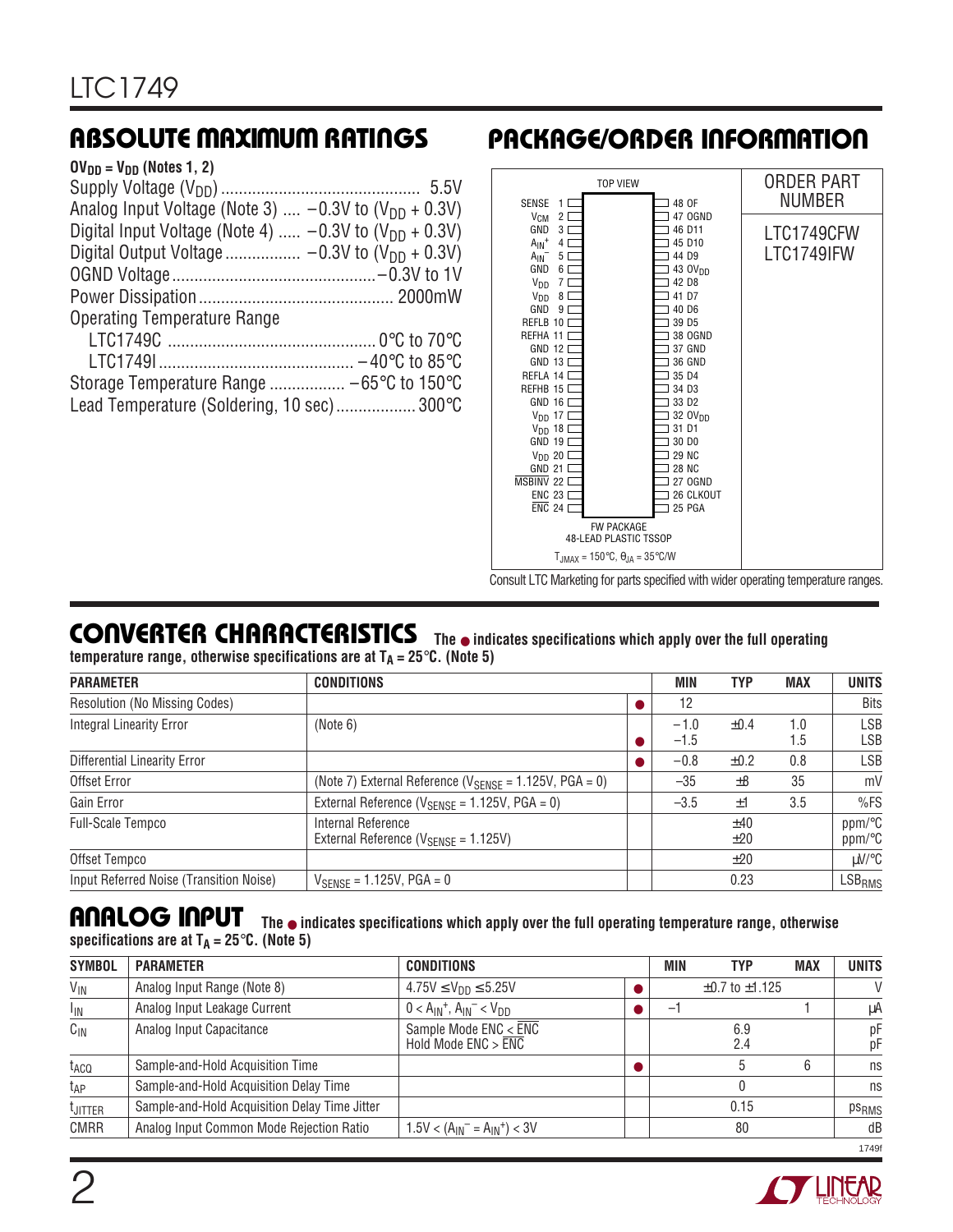### **DYNAMIC ACCURACY**  $T_A = 25^\circ \text{C}$ ,  $A_{IN} = -1$ dBFS (Note 5),  $V_{SENSE} = V_{DD}$

| <b>SYMBOL</b> | <b>PARAMETER</b>                     | <b>CONDITIONS</b>                                                                                      | <b>MIN</b> | <b>TYP</b>     | <b>MAX</b> | <b>UNITS</b> |
|---------------|--------------------------------------|--------------------------------------------------------------------------------------------------------|------------|----------------|------------|--------------|
| SNR           | Signal-to-Noise Ratio                | 5MHz Input Signal ( $PGA = 0$ )<br>5MHz Input Signal ( $PGA = 1$ )                                     |            | 71.8<br>70.2   |            | dB<br>dB     |
|               |                                      | 30MHz Input Signal ( $PGA = 0$ )<br>30MHz Input Signal (PGA = 1)                                       | 70.5       | 71.7<br>70.2   |            | dB<br>dB     |
|               |                                      | 70MHz Input Signal ( $PGA = 0$ )<br>70MHz Input Signal (PGA = 1)                                       | 68.8       | 71.4<br>70.1   |            | dB<br>dB     |
|               |                                      | 140MHz Input Signal ( $PGA = 1$ )                                                                      |            | 69.8           |            | dB           |
|               |                                      | 250MHz Input Signal ( $PGA = 1$ )                                                                      |            | 69.3           |            | dB           |
|               |                                      | 350MHz Input Signal ( $PGA = 1$ )                                                                      |            | 67.4           |            | dB           |
| <b>SFDR</b>   | Spurious Free Dynamic Range          | 5MHz Input Signal ( $PGA = 0$ )                                                                        |            | 87             |            | dB           |
|               |                                      | 5MHz Input Signal ( $PGA = 1$ )                                                                        |            | 87             |            | dB           |
|               |                                      | 30MHz Input Signal (PGA = 0) (HD2 and HD3)                                                             | 76         | 87             |            | dB           |
|               |                                      | 30MHz Input Signal (PGA = $0$ ) (Other)                                                                | 83         | 90             |            | dB           |
|               |                                      | 70MHz Input Signal ( $PGA = 0$ )                                                                       |            | 85             |            | dB           |
|               |                                      | 70MHz Input Signal (PGA = 1) (HD2 and HD3)                                                             | 76         | 87             |            | dB           |
|               |                                      | 70MHz Input Signal (PGA = 1) (Other)                                                                   | 83         | 90             |            | dB           |
|               |                                      | 140MHz Input Signal ( $PGA = 1$ )                                                                      |            | 84             |            | dB           |
|               |                                      | 250MHz Input Signal ( $PGA = 1$ )                                                                      |            | 80             |            | dB           |
|               |                                      | 350MHz Input Signal ( $PGA = 1$ )                                                                      |            | 74             |            | dB           |
| $S/(N + D)$   | Signal-to-(Noise + Distortion) Ratio | $5MHz$ Input Signal (PGA = 0)<br>5MHz Input Signal (PGA = 1)                                           |            | 71.7<br>70.1   |            | dB<br>dB     |
|               |                                      | 30MHz Input Signal ( $PGA = 0$ )<br>30MHz Input Signal (PGA = 1)                                       |            | 71.6<br>70.0   |            | dB<br>dB     |
|               |                                      | 70MHz Input Signal ( $PGA = 0$ )<br>70MHz Input Signal (PGA = 1)                                       |            | 71.2<br>69.9   |            | dB<br>dB     |
|               |                                      | 250MHz Input Signal (PGA = 1)                                                                          |            | 68.6           |            | dB           |
| <b>THD</b>    | <b>Total Harmonic Distortion</b>     | 5MHz Input Signal, First 5 Harmonics (PGA = 0)<br>5MHz Input Signal, First 5 Harmonics (PGA = 1)       |            | $-87$<br>$-87$ |            | dB<br>dB     |
|               |                                      | 30MHz Input Signal, First 5 Harmonics (PGA = 0)<br>30MHz Input Signal, First 5 Harmonics (PGA = 1)     |            | $-87$<br>$-87$ |            | dB<br>dB     |
|               |                                      | 70MHz Input Signal, First 5 Harmonics (PGA = 0)<br>70MHz Input Signal, First 5 Harmonics (PGA = 1)     |            | $-85$<br>$-87$ |            | dB<br>dB     |
|               |                                      | 250MHz Input Signal (PGA = 1)                                                                          |            | 78             |            | dB           |
| <b>IMD</b>    | <b>Intermodulation Distortion</b>    | $f_{IN1}$ = 2.52MHz, $f_{IN2}$ = 5.2MHz (PGA = 0)<br>$f_{IN1}$ = 2.52MHz, $f_{IN2}$ = 5.2MHz (PGA = 1) |            | $-87$<br>$-87$ |            | dBc<br>dBc   |
|               | Sample-and-Hold Bandwidth            | $R_{\text{SOURCE}} = 50\Omega$                                                                         |            | 500            |            | MHz          |

### **INTERNAL REFERENCE CHARACTERISTICS (Note 5) ATCOON** OCCCOCO

| <b>PARAMETER</b>                  | <b>CONDITIONS</b>                                     | MIN | <b>TYP</b> | <b>MAX</b> | <b>UNITS</b>  |
|-----------------------------------|-------------------------------------------------------|-----|------------|------------|---------------|
| V <sub>CM</sub> Output Voltage    | $I_{\text{OUT}} = 0$                                  | .95 |            | 2.05       | $\mathcal{U}$ |
| V <sub>CM</sub> Output Tempco     | $I_{OIII} = 0$                                        |     | ±30        |            | ppm/°C        |
| V <sub>CM</sub> Line Regulation   | $4.75V \le V_{DD} \le 5.25V$                          |     |            |            | mV/V          |
| V <sub>CM</sub> Output Resistance | $1 \text{ mA} \le  I_{\text{OIII}}  \le 1 \text{ mA}$ |     |            |            | Ω             |

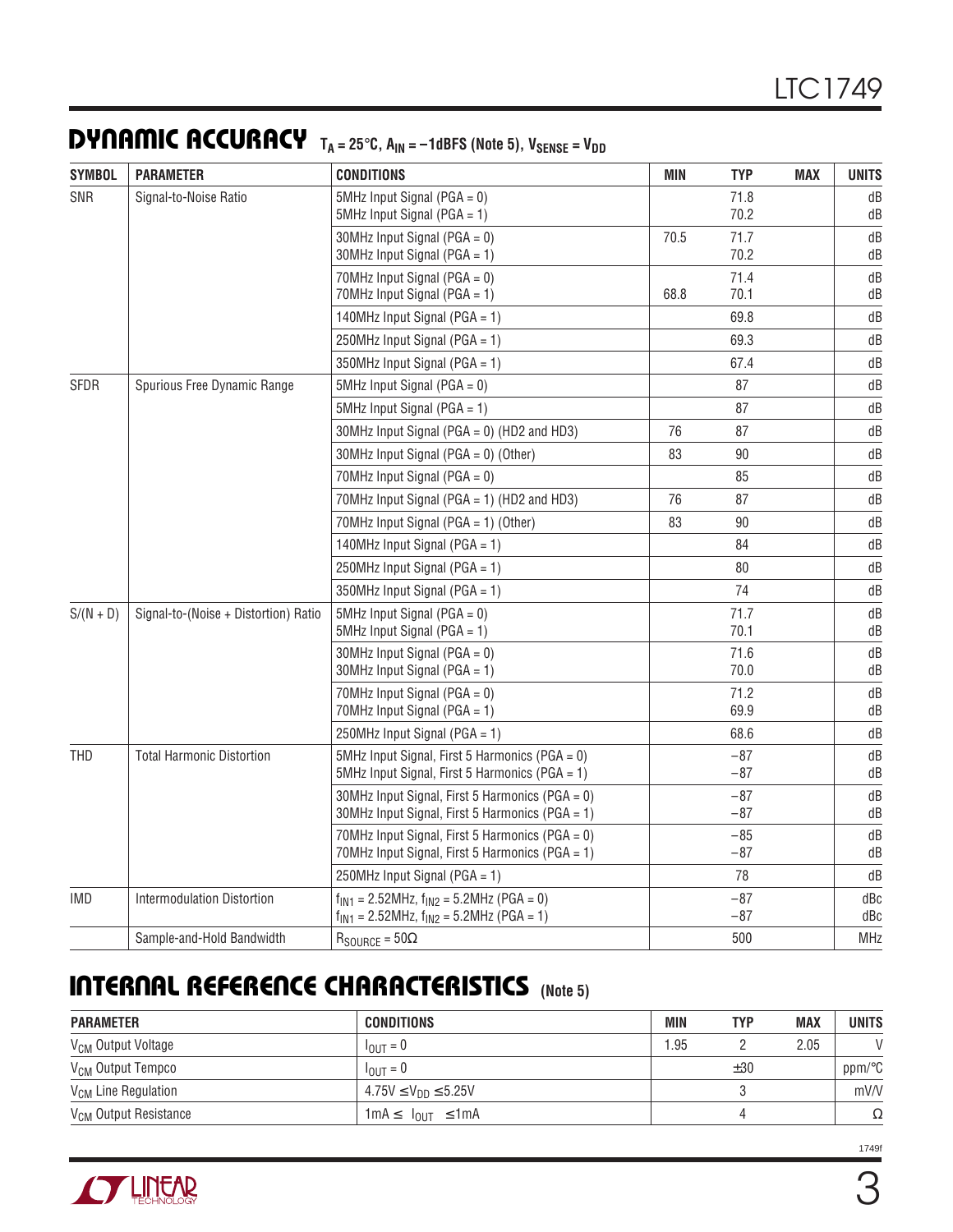### **DIGITAL INPUTS AND DIGITAL OUTPUTS**

**operating temperature range, otherwise specifications are at TA = 25**°**C. (Note 5)**

| <b>SYMBOL</b>   | <b>PARAMETER</b>             | <b>CONDITIONS</b>                 |                    |   | <b>MIN</b> | <b>TYP</b> | <b>MAX</b> | <b>UNITS</b> |
|-----------------|------------------------------|-----------------------------------|--------------------|---|------------|------------|------------|--------------|
| $V_{\text{IH}}$ | High Level Input Voltage     | $V_{DD} = 5.25V$ , MSBINV and PGA |                    |   | 2.4        |            |            | $\vee$       |
| $V_{IL}$        | Low Level Input Voltage      | $V_{DD} = 4.75V$ , MSBINV and PGA |                    |   |            |            | 0.8        | $\vee$       |
| $I_{IN}$        | Digital Input Current        | $V_{IN}$ = 0V to $V_{DD}$         |                    |   |            |            | ±10        | μA           |
| $C_{IN}$        | Digital Input Capacitance    | MSBINV and PGA Only               |                    |   |            | 1.5        |            | рF           |
| V <sub>OH</sub> | High Level Output Voltage    | $OV_{DD} = 4.75V$                 | $I_0 = -10 \mu A$  |   |            | 4.74       |            | $\vee$       |
|                 |                              |                                   | $I_0 = -200 \mu A$ |   | 4          | 4.74       |            | $\vee$       |
| $V_{OL}$        | Low Level Output Voltage     | $OV_{DD} = 4.75V$                 | $I_0 = 160 \mu A$  |   |            | 0.05       |            | $\vee$       |
|                 |                              |                                   | $I_0 = 1.6mA$      | 0 |            | 0.1        | 0.4        | $\vee$       |
| <b>ISOURCE</b>  | <b>Output Source Current</b> | $V_{\text{OUT}} = 0V$             |                    |   |            | $-50$      |            | mA           |
| <b>ISINK</b>    | <b>Output Sink Current</b>   | $V_{OIII} = 5V$                   |                    |   |            | 50         |            | mA           |

**The** ● **indicates specifications which apply over the full**

### **POWER REQUIREMENTS**

**The** ● **indicates specifications which apply over the full operating temperature**

|  |  | range, otherwise specifications are at $T_A = 25^{\circ}$ C. (Note 5) |  |  |  |
|--|--|-----------------------------------------------------------------------|--|--|--|
|--|--|-----------------------------------------------------------------------|--|--|--|

| <b>SYMBOL</b>    | <b>PARAMETER</b>               | <b>CONDITIONS</b> | <b>MIN</b> | <b>TYP</b> | <b>MAX</b>      | <b>UNITS</b>  |
|------------------|--------------------------------|-------------------|------------|------------|-----------------|---------------|
| $V_{DD}$         | <b>Positive Supply Voltage</b> |                   | 4.75       |            | 5.25            | $\mathcal{U}$ |
| <b>I</b> DD      | <b>Positive Supply Current</b> |                   |            | 290        | 338             | mA            |
| P <sub>DIS</sub> | Power Dissipation              |                   |            | .45        | .69             | W             |
| 0V <sub>DD</sub> | Digital Output Supply Voltage  |                   | $0.5\,$    |            | V <sub>DD</sub> | $\mathcal{L}$ |

 $\prod$  **MING** CHARACTERISTICS The  $\bullet$  indicates specifications which apply over the full operating temperature range, otherwise specifications are at  $T_A = 25^\circ C$ . (Note 5)

| <b>SYMBOL</b>  | <b>PARAMETER</b>                                            | <b>CONDITIONS</b>     |           | <b>MIN</b>     | TYP          | <b>MAX</b> | <b>UNITS</b> |
|----------------|-------------------------------------------------------------|-----------------------|-----------|----------------|--------------|------------|--------------|
| $t_0$          | <b>ENC Period</b>                                           | (Note 9)              | $\bullet$ | 12.5           |              | 2000       | ns           |
| $t_1$          | ENC High                                                    | (Note 8)              | O         | 6              |              | 1000       | ns           |
| t <sub>2</sub> | <b>ENC Low</b>                                              | (Note 8)              | $\bullet$ | 6              |              | 1000       | ns           |
| $t_3$          | Aperture Delay                                              | (Note 8)              |           |                | $\mathbf{0}$ |            | ns           |
| t <sub>4</sub> | <b>ENC to CLKOUT Falling</b>                                | $C_L = 10pF$ (Note 8) | $\bullet$ |                | 2.4          | 4          | ns           |
| $t_{5}$        | <b>ENC to CLKOUT Rising</b>                                 | $C_1 = 10pF$ (Note 8) |           |                | $t_1 + t_4$  |            | ns           |
|                | For 80Msps 50% Duty Cycle                                   | $C_L = 10pF$ (Note 8) | $\bullet$ | 7.25           | 8.65         | 10.25      | ns           |
| $t_6$          | <b>ENC to DATA Delay</b>                                    | $C_1 = 10pF$ (Note 8) |           | $\overline{2}$ | 4.9          | 7.2        | ns           |
| t7             | ENC to DATA Delay (Hold Time)                               | (Note 8)              | $\bullet$ | 1.4            | 3.4          | 4.7        | ns           |
| $t_8$          | ENC to DATA Delay (Setup Time)                              | $C_1 = 10pF$ (Note 8) |           |                | $t_0 - t_6$  |            | ns           |
|                | For 80Msps 50% Duty Cycle                                   | $C_L = 10pF$ (Note 8) | $\bullet$ | 5.3            | 7.6          | 10.5       | ns           |
| tg             | CLKOUT to DATA Delay (Hold Time),<br>80Msps 50% Duty Cycle  | (Note 8)              | ۰         | 6              |              |            | ns           |
| $t_{10}$       | CLKOUT to DATA Delay (Setup Time),<br>80Msps 50% Duty Cycle | $C_L = 10pF$ (Note 8) |           | 2.1            |              |            | ns           |
|                | Data Latency                                                |                       |           |                | 5            |            | cycles       |

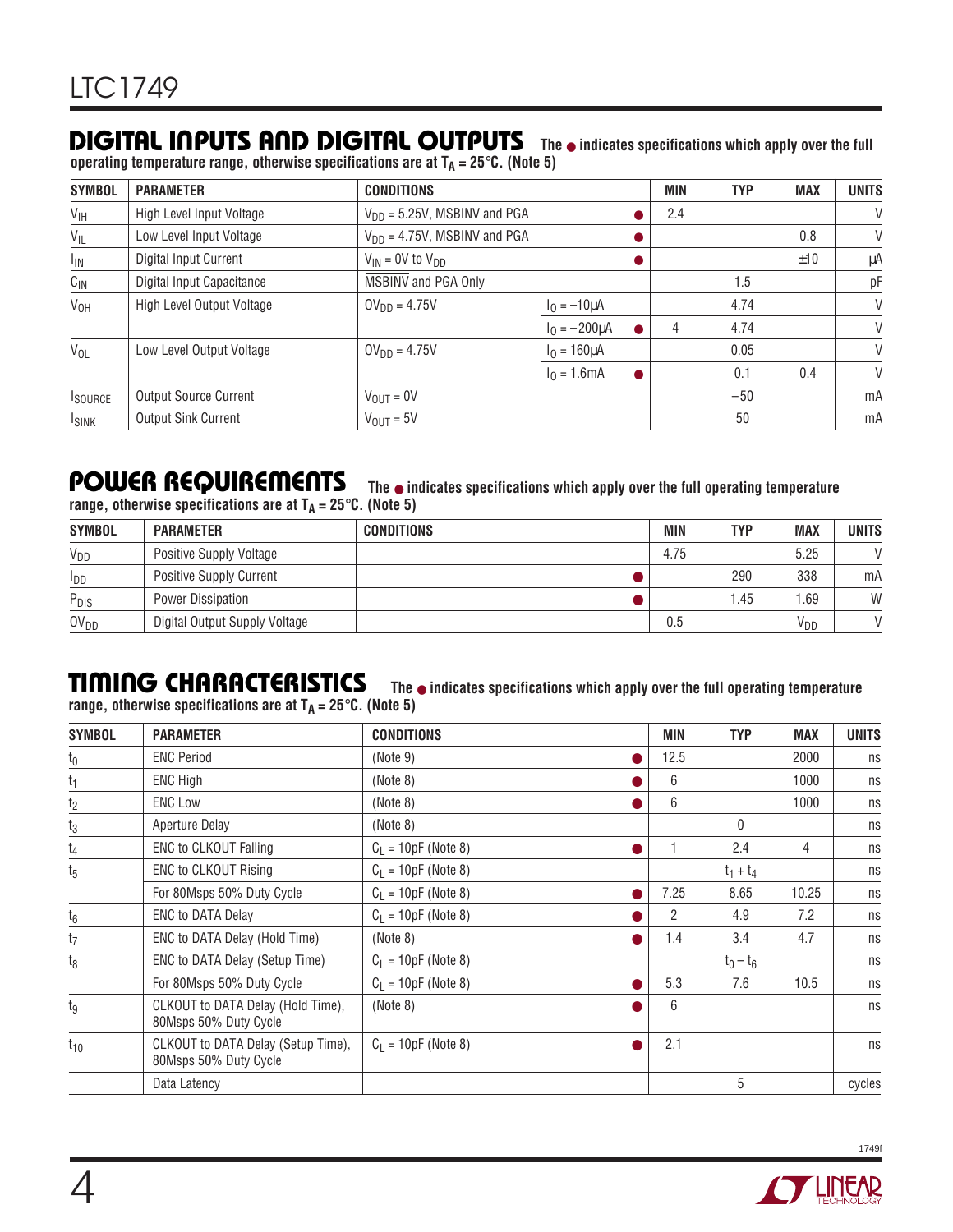# **ELECTRICAL CHARACTERISTICS**

**Note 1:** Absolute Maximum Ratings are those values beyond which the life of a device may be impaired.

**Note 2:** All voltage values are with respect to GND (unless otherwise noted).

**Note 3:** When these pin voltages are taken below GND or above V<sub>DD</sub>, they will be clamped by internal diodes. This product can handle input currents of greater than 100mA below GND or above  $V_{DD}$  without latchup.

**Note 4:** When these pin voltages are taken below GND, they will be clamped by internal diodes. This product can handle input currents of >100mA below GND without latchup. These pins are not clamped to  $V_{DD}$ . **Note 5:**  $V_{DD}$  = 5V,  $f_{SAMPLE}$  = 80MHz, differential ENC/ $\overline{ENC}$  = 2V<sub>P-P</sub> 80MHz sine wave, input range  $= \pm 1.125V$  differential, unless otherwise specified. **Note 6:** Integral nonlinearity is defined as the deviation of a code from a straight line passing through the actual endpoints of the transfer curve. The deviation is measured from the center of the quantization band. **Note 7:** Bipolar offset is the offset voltage measured from – 0.5 LSB when the output code flickers between 0000 0000 0000 and 1111 1111 1111.

**Note 8:** Guaranteed by design, not subject to test. **Note 9:** Recommended operating conditions.

# **TYPICAL PERFORMANCE CHARACTERISTICS**



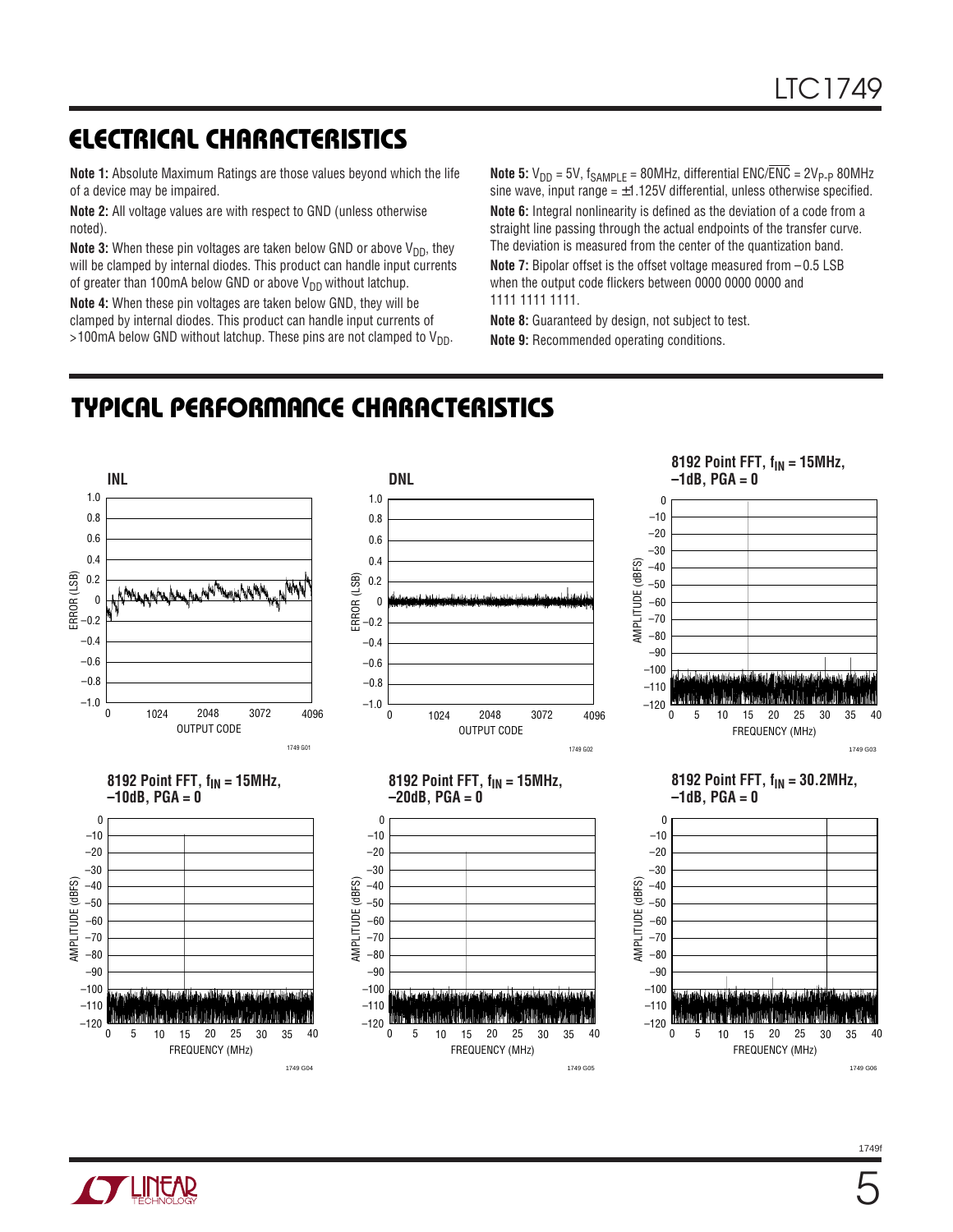# **TYPICAL PERFORMANCE CHARACTERISTICS**



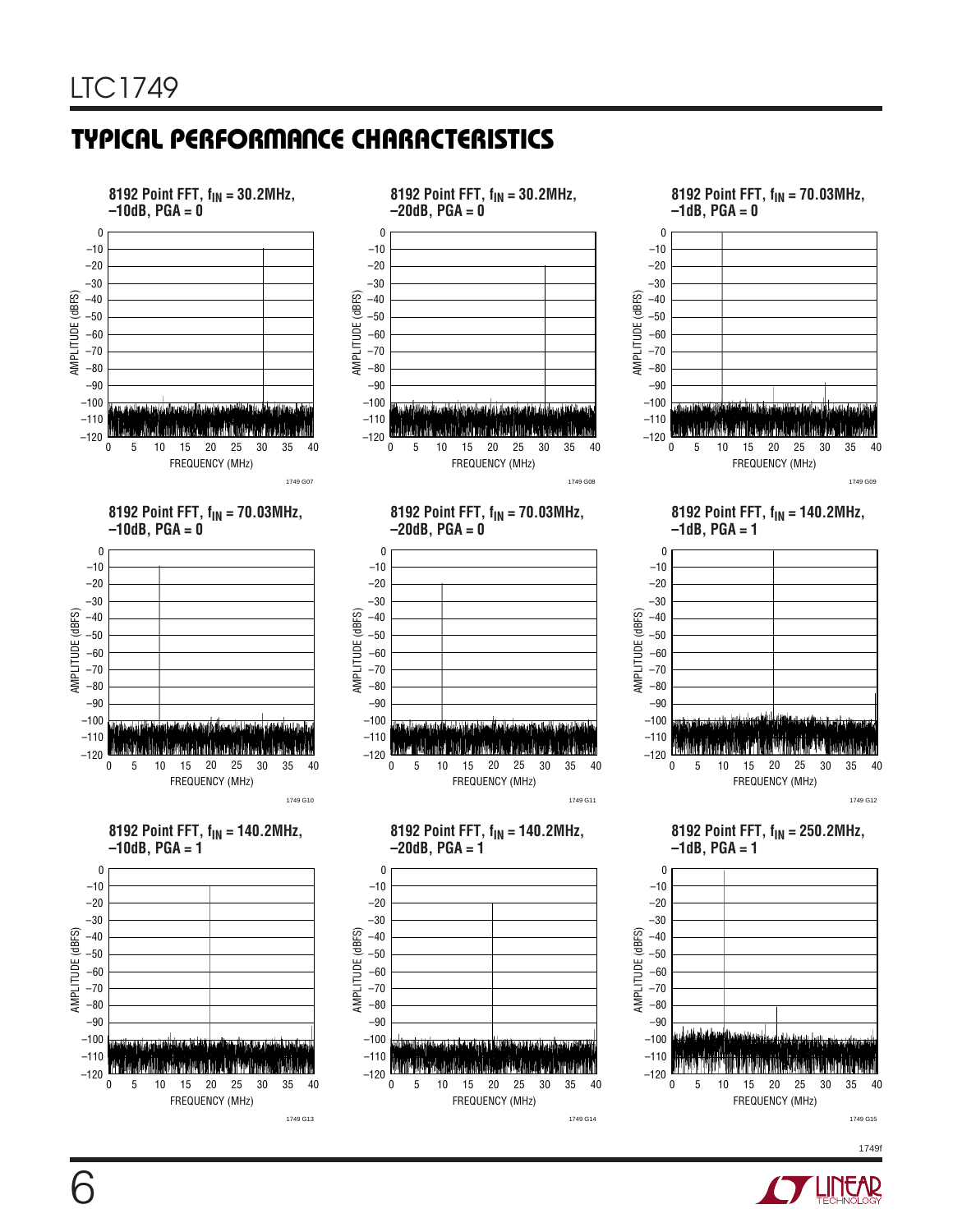### **TYPICAL PERFORMANCE CHARACTERISTICS**





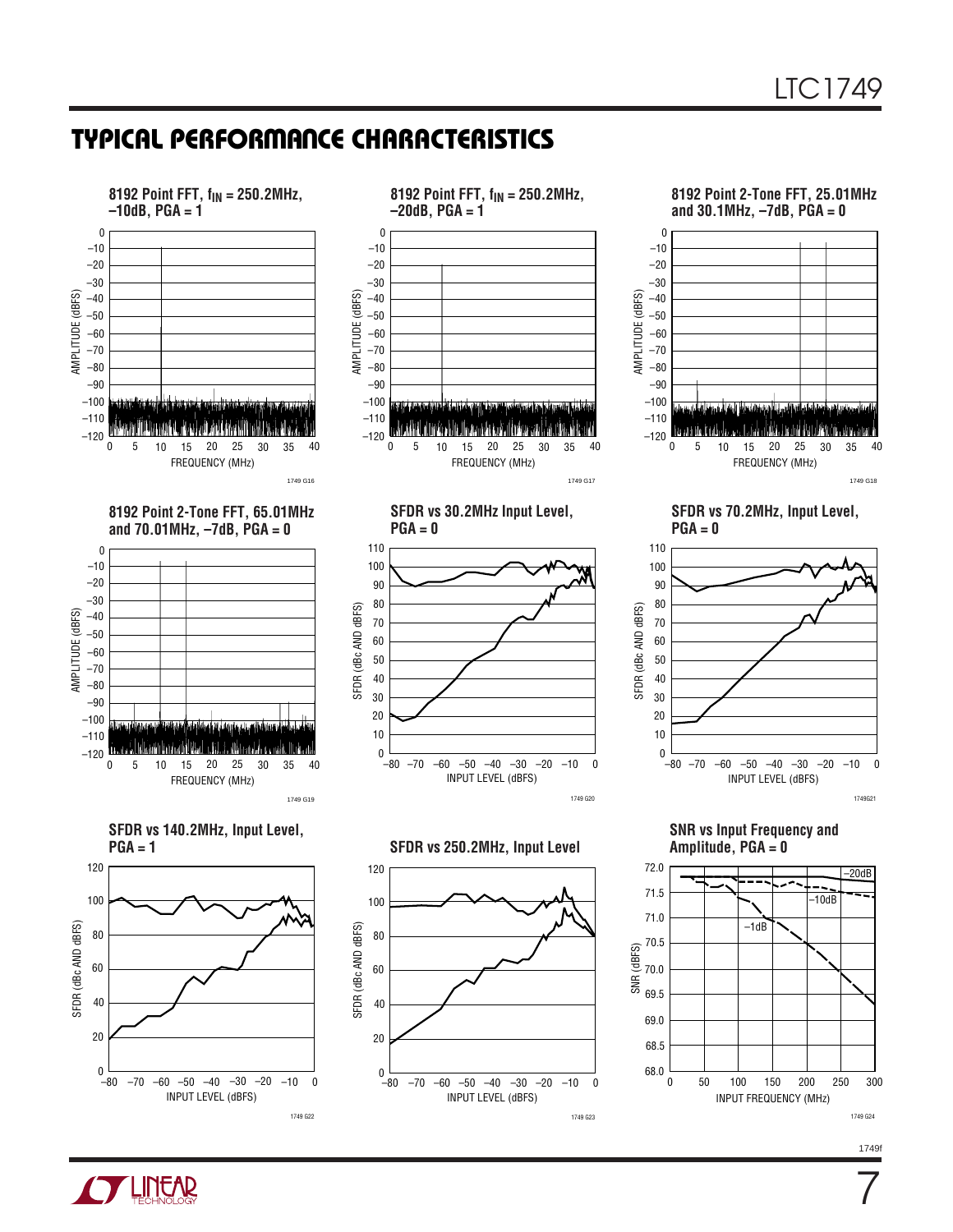# **TYPICAL PERFORMANCE CHARACTERISTICS**



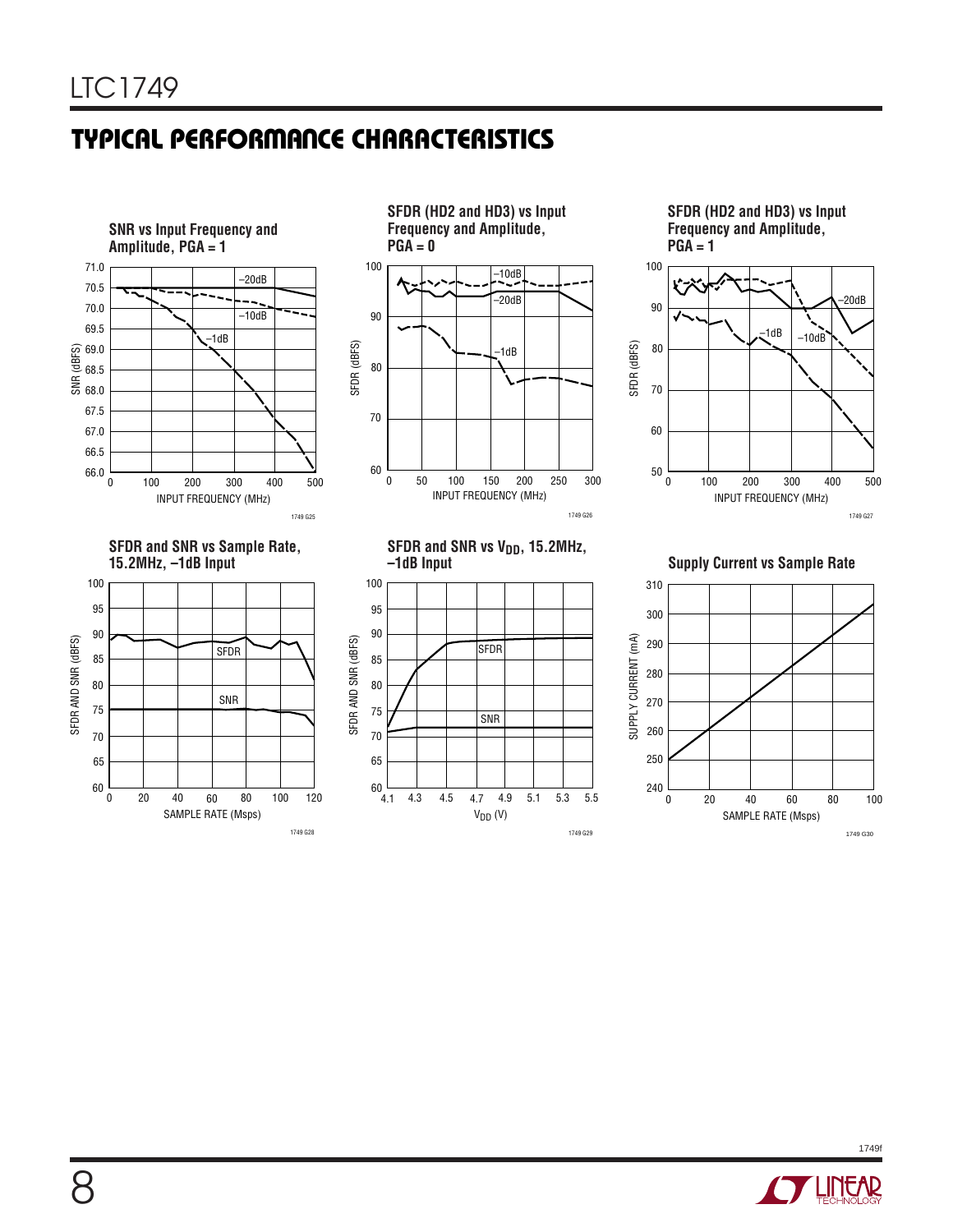## **PIN FUNCTIONS**

**SENSE (Pin 1):** Reference Sense Pin. GND selects a V<sub>REF</sub> of 0.7V.  $V_{DD}$  selects 1.125V. When  $V_{SENSE}$  is between 0.7V and 1.125V,  $V_{\text{SFNSF}}$  is used as  $V_{\text{RFF}}$ . The ADC input range is  $\pm V_{\text{RFF}}$ /PGA gain.

**V<sub>CM</sub>** (Pin 2): 2.0V Output and Input Common Mode Bias. Bypass to ground with 4.7µF ceramic chip capacitor.

**GND (Pins 3, 6, 9, 12, 13, 16, 19, 21, 36, 37):** ADC Power Ground.

**AIN+ (Pin 4):** Positive Differential Analog Input.

**AIN– (Pin 5):** Negative Differential Analog Input.

**V<sub>DD</sub>** (Pins 7, 8, 17, 18, 20): 5V Supply. Bypass to AGND with 1µF ceramic chip capacitors at Pin 8 and Pin 18.

**REFLB (Pin 10):** ADC Low Reference. Bypass to Pin 11 with 0.1µF ceramic chip capacitor. Do not connect to Pin 14.

**REFHA (Pin 11):** ADC High Reference. Bypass to Pin 10 with 0.1µF ceramic chip capacitor, to Pin 14 with a 4.7µF ceramic capacitor and to ground with 1µF ceramic capacitor.

**REFLA (Pin 14):** ADC Low Reference. Bypass to Pin 15 with 0.1µF ceramic chip capacitor, to Pin 11 with a 4.7µF ceramic capacitor and to ground with 1uF ceramic capacitor.

**REFHB (Pin 15):** ADC High Reference. Bypass to Pin 14 with 0.1µF ceramic chip capacitor. Do not connect to Pin 11.

**MSBINV (Pin 22):** MSB Inversion Control. Low inverts the MSB, 2's complement output format. High does not invert the MSB, offset binary output format.

**ENC (Pin 23):** Encode Input. The input sample starts on the positive edge.

**ENC (Pin 24):** Encode Complement Input. Conversion starts on the negative edge. Bypass to ground with 0.1 $\mu$ F ceramic for single-ended ENCODE signal.

**PGA (Pin 25):** Programmable Gain Amplifier Control. Low selects an effective front-end gain of 1. High selects an effective gain of 1 2/3. The ADC input range is  $\pm V_{\text{RFF}}/PGA$ gain.

**CLKOUT (Pin 26):** Data Valid Output. Latch data on the rising edge of CLKOUT.

**OGND (Pins 27, 38, 47):** Output Driver Ground.

**NC (Pins 28, 29):** No Internal Connection.

**D0, D1 (Pins 30, 31):** Digital Outputs.

**OV<sub>DD</sub>** (Pins 32, 43): Positive Supply for the Output Drivers. Bypass to ground with 0.1µF ceramic chip capacitor.

**D2-D4 (Pins 33 to 35):** Digital Outputs.

**D5-D8 (Pins 39 to 42):** Digital Outputs.

**D9-D11 (Pins 44 to 46):** Digital Outputs.

**OF (Pin 48):** Over/Under Flow Output. High when an over or under flow has occurred.



9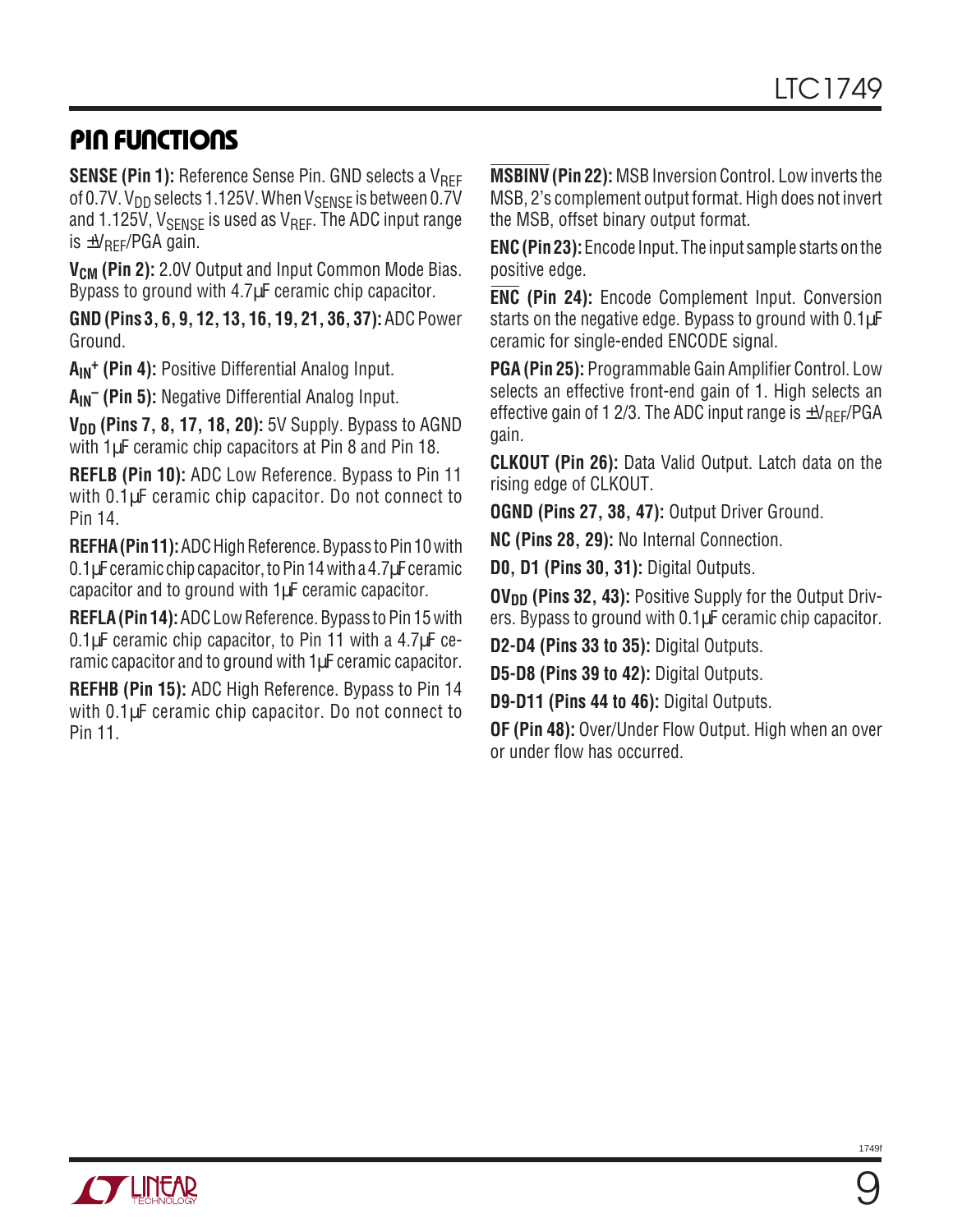# **TIMING DIAGRAM**



# **APPLICATIONS INFORMATION**

### **DYNAMIC PERFORMANCE**

### **Signal-to-Noise Plus Distortion Ratio**

The signal-to-noise plus distortion ratio  $[S/(N + D)]$  is the ratio between the RMS amplitude of the fundamental input frequency and the RMS amplitude of all other frequency components at the ADC output. The output is band limited to frequencies above DC to below half the sampling frequency.

### **Signal-to-Noise Ratio**

The signal-to-noise ratio (SNR) is the ratio between the RMS amplitude of the fundamental input frequency and the RMS amplitude of all other frequency components except the first five harmonics and DC.

### **Total Harmonic Distortion**

Total harmonic distortion is the ratio of the RMS sum of all harmonics of the input signal to the fundamental itself. The out-of-band harmonics alias into the frequency band between DC and half the sampling frequency. THD is expressed as:

$$
THD = 20Log \frac{\sqrt{V2^2 + V3^2 + V4^2 + ...}}{V1}V1
$$

where V1 is the RMS amplitude of the fundamental frequency and V2 through Vn are the amplitudes of the second through nth harmonics. The THD calculated in this data sheet uses all the harmonics up to the fifth.

### **Intermodulation Distortion**

 If the ADC input signal consists of more than one spectral component, the ADC transfer function nonlinearity can produce intermodulation distortion (IMD) in addition to THD. IMD is the change in one sinusoidal input caused by the presence of another sinusoidal input at a different frequency.

If two pure sine waves of frequencies fa and fb are applied to the ADC input, nonlinearities in the ADC transfer function can create distortion products at the sum and difference frequencies of mfa  $\pm$  nfb, where m and n = 0, 1, 2, 3, etc. The 3rd order intermodulation products are 2fa + fb, 2fb + fa, 2fa – fb and 2fb – fa. The intermodulation distortion is defined as the ratio of the RMS value of either input tone to the RMS value of the largest 3rd order intermodulation product.

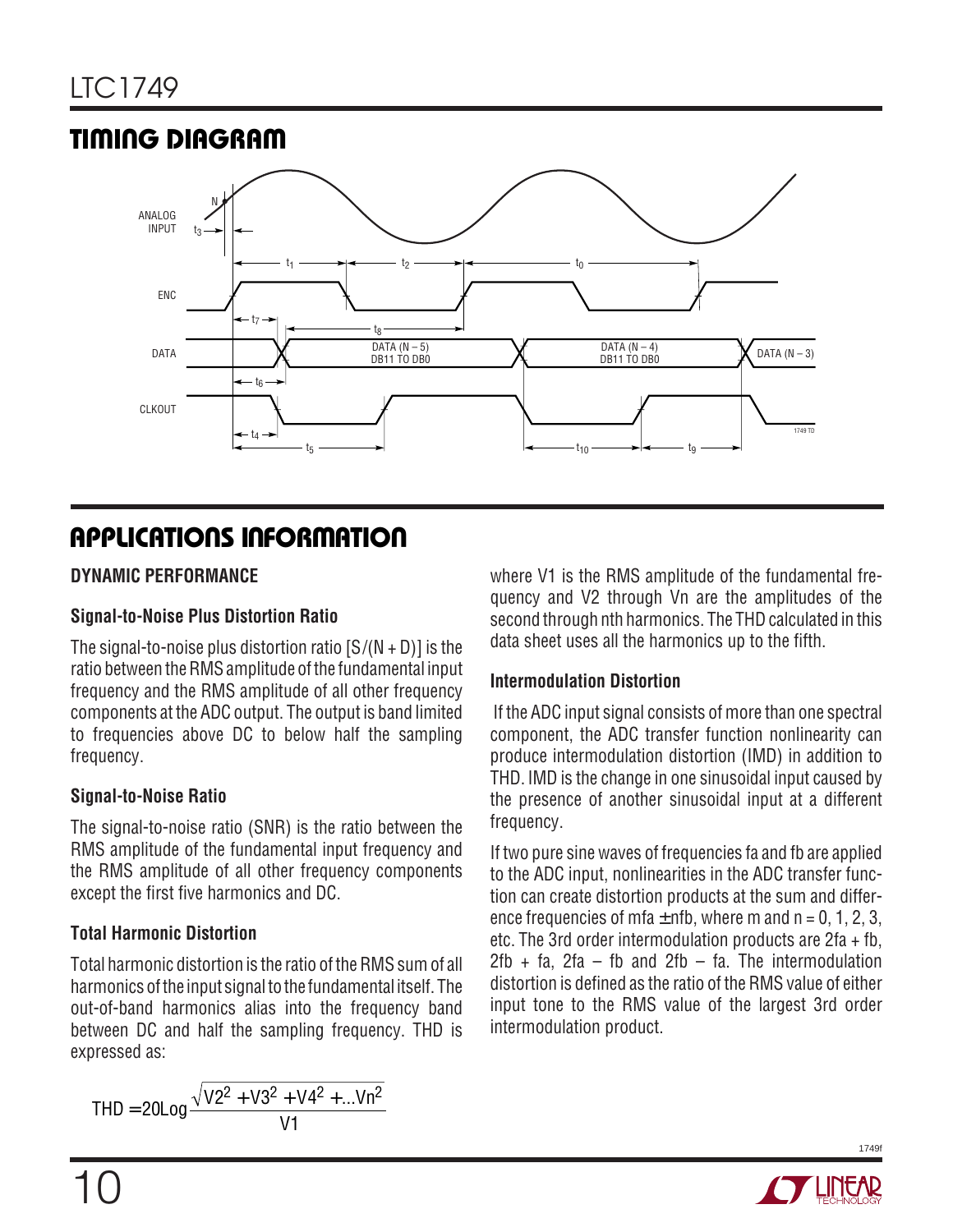### **Spurious Free Dynamic Range (SFDR)**

Spurious free dynamic range is the peak harmonic or spurious noise that is the largest spectral component excluding the input signal and DC. This value is expressed in decibels relative to the RMS value of a full scale input signal.

### **Input Bandwidth**

The input bandwidth is that input frequency at which the amplitude of the reconstructed fundamental is reduced by 3dB for a full scale input signal.

### **Aperture Delay Time**

The time from when a rising ENC equals the ENC voltage to the instant that the input signal is held by the sample and hold circuit.

### **Aperture Delay Jitter**

The variation in the aperture delay time from conversion to conversion. This random variation will result in noise when sampling an AC input. The signal to noise ratio due to the jitter alone will be:

SNR $_{\text{IITTER}}$  = -20log (2 $\pi$ ) • F<sub>IN</sub> • T<sub>JITTER</sub>

### **CONVERTER OPERATION**

The LTC1749 is a CMOS pipelined multistep converter with a front-end PGA. The converter has four pipelined ADC stages; a sampled analog input will result in a digitized value five cycles later, see the Timing Diagram section. The analog input is differential for improved common mode noise immunity and to maximize the input range. Additionally, the differential input drive will reduce even order harmonics of the sample-and-hold circuit. The encode input is also differential for improved common mode noise immunity.

The LTC1749 has two phases of operation, determined by the state of the differential ENC/ENC input pins. For brevity, the text will refer to ENC greater than ENC as ENC high and ENC less than ENC as ENC low.

Each pipelined stage shown in Figure 1 contains an ADC, a reconstruction DAC and an interstage residue amplifier.





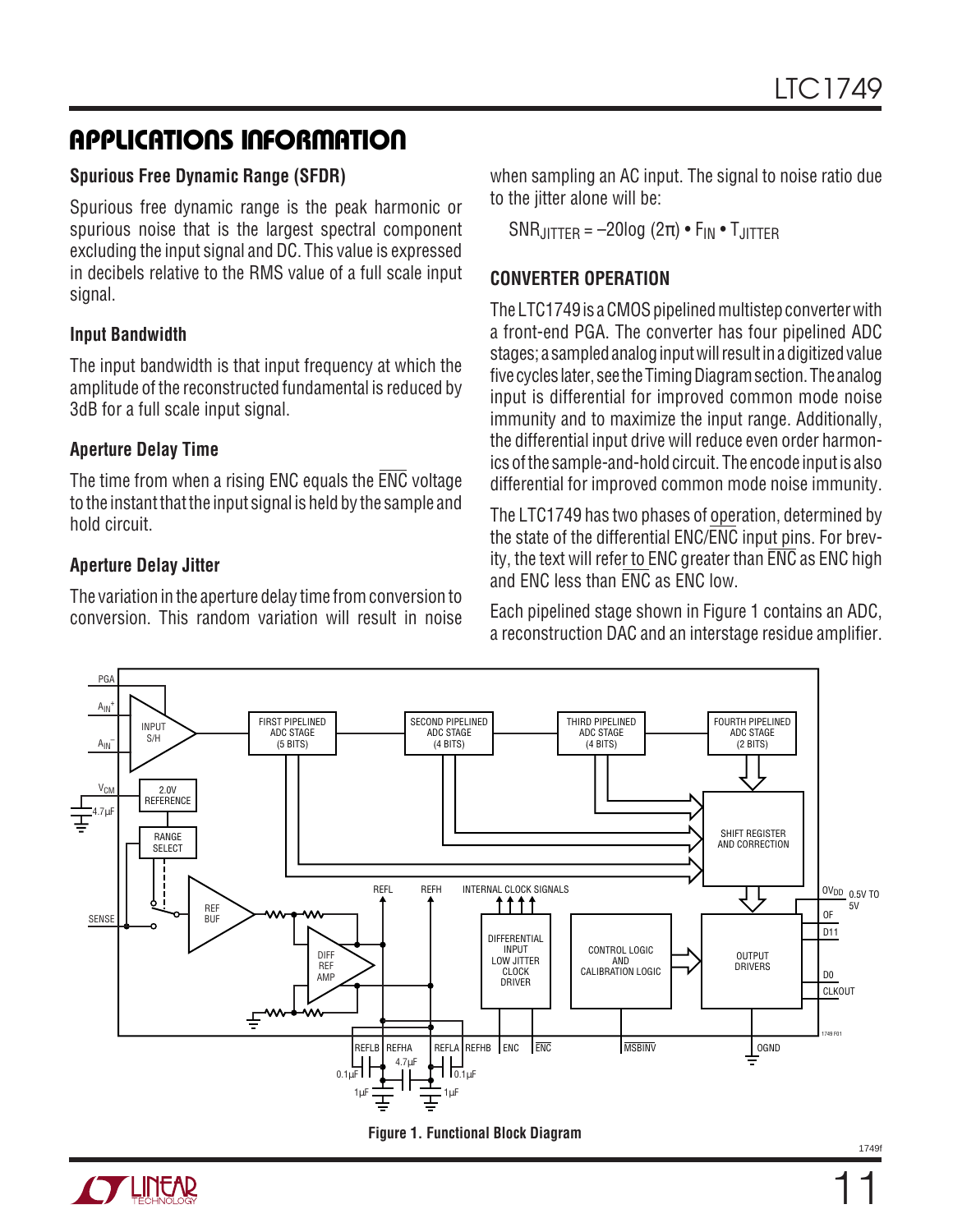In operation, the ADC quantizes the input to the stage and the quantized value is subtracted from the input by the DAC to produce a residue. The residue is amplified and output by the residue amplifier. Successive stages operate out of phase so that when the odd stages are outputting their residue, the even stages are acquiring that residue and visa versa.

When ENC is low, the analog input is sampled differentially directly onto the input sample-and-hold capacitors, inside the "Input S/H" shown in the block diagram. At the instant that ENC transitions from low to high, the sampled input is held. While ENC is high, the held input voltage is buffered by the S/H amplifier which drives the first pipelined ADC stage. The first stage acquires the output of the S/H during this high phase of ENC. When ENC goes back low, the first stage produces its residue which is acquired by the second stage. At the same time, the input S/H goes back to acquiring the analog input. When ENC goes back high, the second stage produces its residue which is acquired by the third stage. An identical process is repeated for the third stage, resulting in a third stage residue that is sent to the fourth stage ADC for final evaluation.

Each ADC stage following the first has additional range to accommodate flash and amplifier offset errors. Results from all of the ADC stages are digitally synchronized such that the results can be properly combined in the correction logic before being sent to the output buffer.

### **SAMPLE/HOLD OPERATION AND INPUT DRIVE**

### **Sample/Hold Operation**

Figure 2 shows an equivalent circuit for the LTC1749 CMOS differential sample-and-hold. The differential analog inputs are sampled directly onto sampling capacitors  $(C_{SAMPIF})$  through NMOS switches. This direct capacitor sampling results in lowest possible noise for a given sampling capacitor size. The capacitors shown attached to each input ( $C_{\text{PARASTIC}}$ ) are the summation of all other capacitance associated with each input.

During the sample phase when ENC/ENC is low, the NMOS switch connects the analog inputs to the sampling capacitors and they charge to, and track the differential input voltage. When ENC/ENC transitions from low to high the



**Figure 2. Equivalent Input Circuit**

sampled input voltage is held on the sampling capacitors. During the hold phase when ENC/ENC is high the sampling capacitors are disconnected from the input and the held voltage is passed to the ADC core for processing. As ENC/ENC transitions from high to low the inputs are reconnected to the sampling capacitors to acquire a new sample. Since the sampling capacitors still hold the previous sample, a charging glitch proportional to the change in voltage between samples will be seen at this time. If the change between the last sample and the new sample is small the charging glitch seen at the input will be small. If the input change is large, such as the change seen with input frequencies near Nyquist, then a larger charging glitch will be seen.

### **Common Mode Bias**

1749f The ADC sample-and-hold circuit requires differential drive to achieve specified performance. Each input should swing within the valid input range, around a common mode voltage of 2.0V. The  $V_{CM}$  output pin (Pin 2) may be used to provide the common mode bias level.  $V_{CM}$  can be tied directly to the center tap of a transformer to set the DC input level or as a reference level to an op amp differential driver circuit. The  $V_{CM}$  pin must be bypassed to ground close to the ADC with a 4.7µF or greater capacitor.

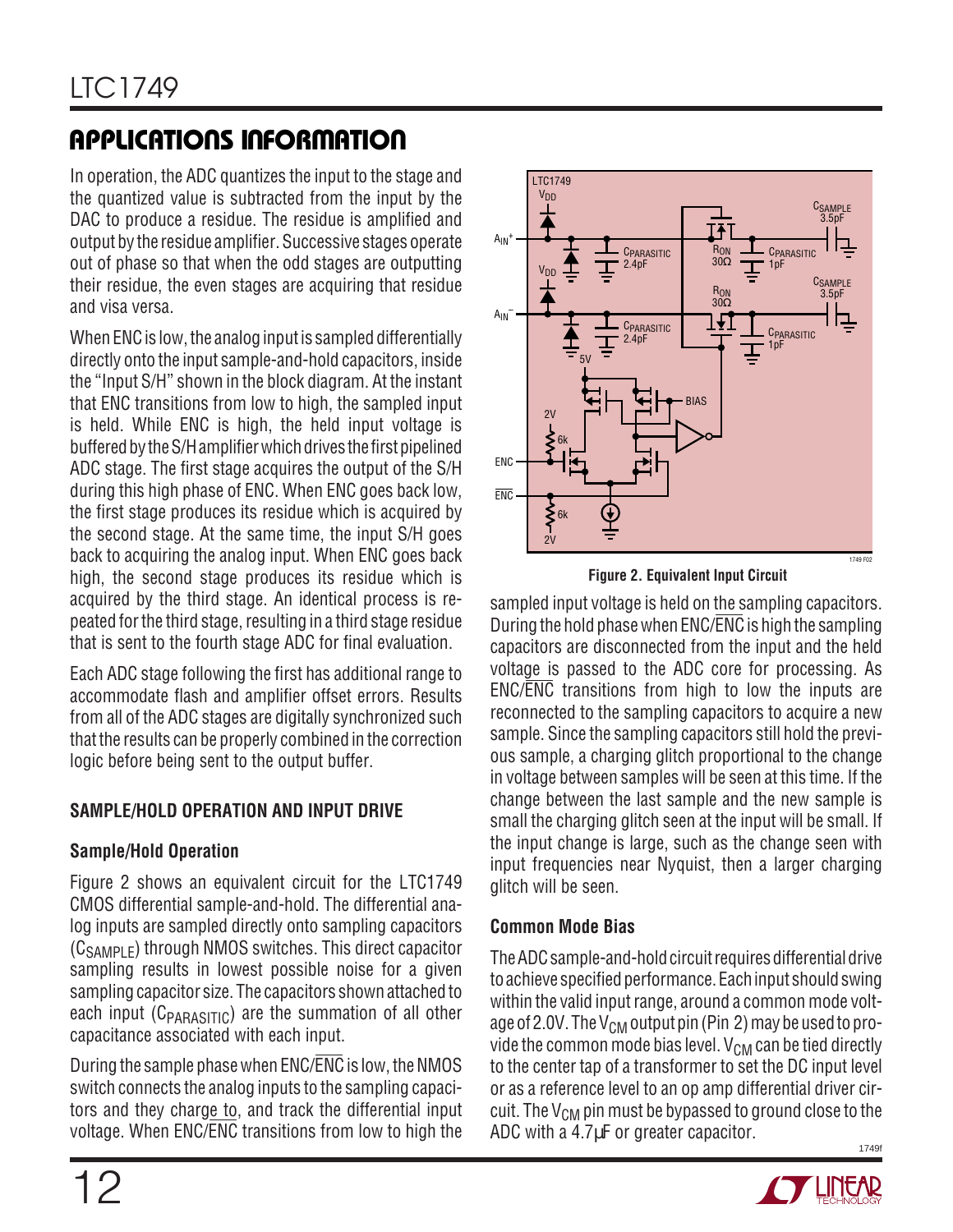### **Input Drive Circuits**

The LTC1749 requires differential drive for the analog inputs. A balanced input drive will minimize even order harmonics that are due to nonlinear behavior of the input drive circuits and the S/H circuit.

The S/H circuit of the LTC1749 is a switched capacitor circuit (Figure 2). The input drive circuitry will see a sampling glitch at the start of the sampling period, when ENC/ENC falls. Although designed to be linear as possible, a small fraction of this glitch is nonlinear and can result in additional observed distortion if the input drive circuitry is too slow. For most practical circuits the glitch nonlinearity is more than 100dB below the fundamental. The glitch will decay during the sampling period with a time constant determined by the input drive and S/H circuitry.

For fast settling and wide bandwidth, a low drive impedance is required. The S/H bandwidth is partially determined by the source impedance. The full 500MHz bandwidth is valid for source impedance (each input) less than 30 $Ω$ . Higher source impedance can be used but full amplitude distortion will be better with a source impedance less than 100Ω.

### **Transformers**

Transformers provide a simple method for converting a single-ended signal to a differential signal; however, they have poor performance characteristics at low and high input frequencies. The lower –3dB corner of RF transformers can range from tens of kHz to tens of MHz. Operation near this corner results in poor 2nd order harmonic performance due to nonlinear transformer core behavior. The upper –3dB corner can vary from tens of MHz to several GHz. Operation near the upper corner can result in poor 2nd order performance due to poor balance on the secondary.

Transformers should be selected to have –3dB corners at least one octave away from the desired operating frequency. Transformers with larger cores usually have better performance at lower frequency and perform better when driving heavy loads.

Figure 3a shows the LTC1749 being driven by an RF transformer with a center tapped secondary. The secondary center tap is DC-biased with  $V_{CM}$ , setting the ADC input signal at its optimum DC level of 2V. In this example a 1:1 transformer is used; however, other transformer impedance ratios may be substituted.

Figure 3b shows the use of a transformer without a center tapped secondary. In this example the secondary is biased with the addition of two resistors placed in series across the secondary winding. The center tap of the secondary resistors is connected to the ADC  $V_{\rm CM}$  output to set the DC bias. This circuit is better suited for high input frequency applications since center tapped transformers generally have less bandwidth and poor balance at high frequencies than noncenter tapped transformers.







**Figure 3b. Using a Transformer Without a Center Tapped Secondary**

#### **Active Drive Circuits**

Active circuits, open loop or closed loop, can be used to drive the ADC inputs. Closed-loop circuits such as op amps have excellent DC and low frequency accuracy but have poor high frequency performance. Figure 4 shows the dual LT® 1818 op amp used for single-ended to differential signal conversion. Note that the two op amps do not have the same noise gain, which can result in poor balance at higher frequencies. The op amp configured in a gain of +1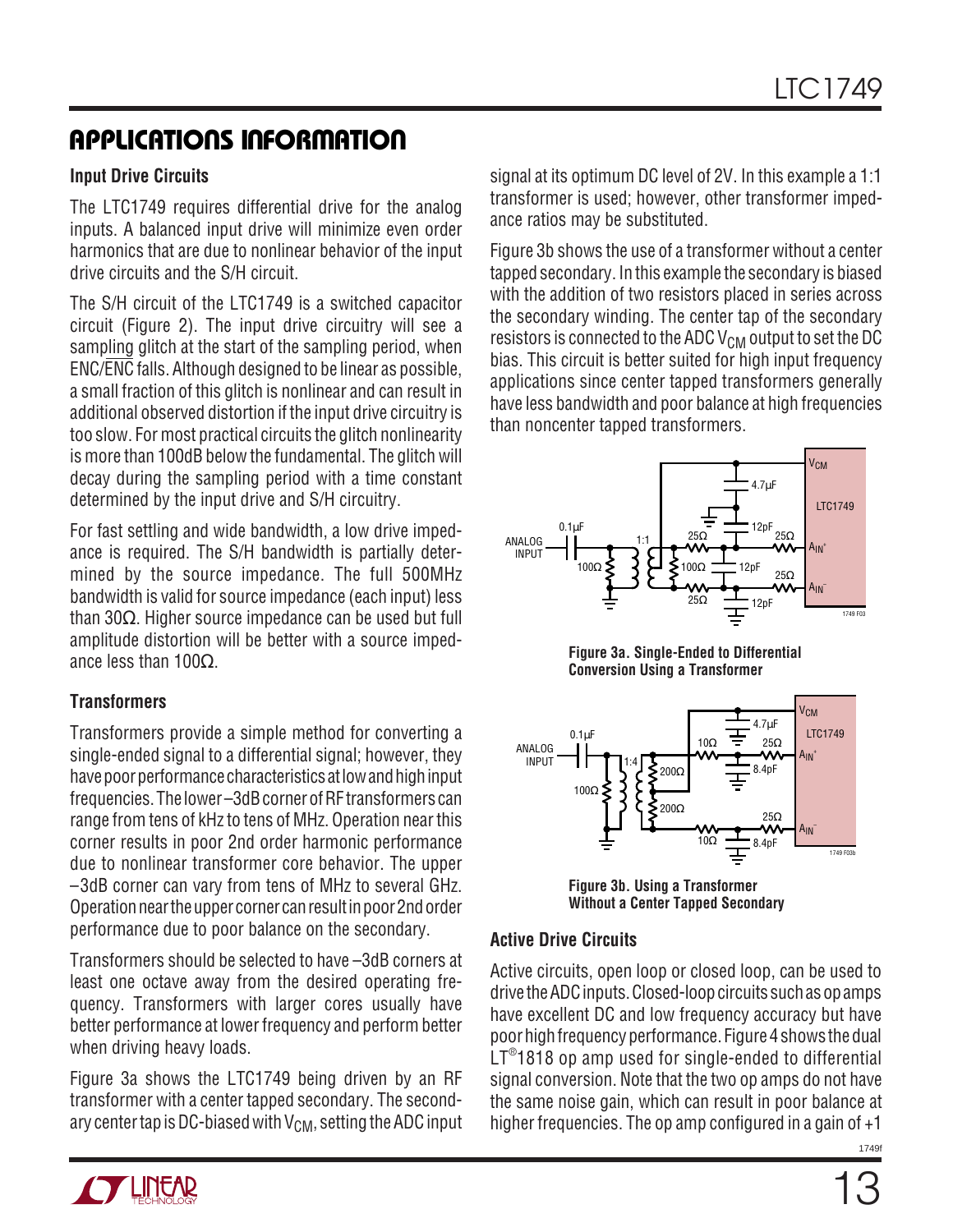

**Figure 4. Differential Drive with Op Amps**

can be configured in a noise gain of +2 with the addition of two equal valued resistors between the output and inverting input and between the two inputs. This however will raise the noise contributed by the op amps.

### **Reference Operation**

Figure 5 shows the LTC1749 equivalent reference circuitry consisting of a 2V bandgap reference, a 3-to-1 switch, a switch control circuit and a difference amplifier.

The 2V bandgap reference serves two functions. First, it is assessable at the  $V_{CM}$  pin to provide a DC bias point for setting the common mode voltage of any external input circuitry. Second, it is used to derive internal reference levels that may be used to set the input range of the ADC. An external bypass capacitor is required for the 2V reference output at the  $V_{CM}$  pin. This provides a high frequency low impedance path to ground for internal and external circuitry. This is also the compensation capacitor for the reference, which will not be stable without this capacitor.

To achieve the optimal input range for an application, the internal reference voltage ( $V_{REF}$ ) is flexible. The reference switch shown in Figure 5 connects  $V_{REF}$  to one of two internally derived reference voltages, or to an externally derived reference voltage. The internally derived references are selected by strapping the SENSE pin to GND for 0.7V, or to  $V_{DD}$  for 1.125V. When  $0.7V > V_{SENSE} > 1.125V$ ,



**Figure 5. Equivalent Reference Circuit**

 $V_{\text{SFNSF}}$  is directly connected to  $V_{\text{RFF}}$ . Because of the dual nature of the SENSE pin, driving it with a logic device is not recommended.

Reference voltages between 0.7V and 1.125V may be programmed with two external resistors as shown in Figure 6a. An external reference may be used by applying its output directly or through a resistor divider to the SENSE pin (Figure 6b). When the SENSE pin is driven with an externally derived reference voltage, it should be bypassed to ground as close to the device as possible with a 1µF ceramic capacitor.

A difference amplifier generates the high and low references for the ADC. High speed switching circuits are connected to these outputs and they must be externally bypassed. Each output has two pins: REFHA and REFHB for the high reference and REFLA and REFLB for the low reference. The doubled output pins are needed to reduce package inductance. Bypass capacitors must be connected as shown in Figure 5.

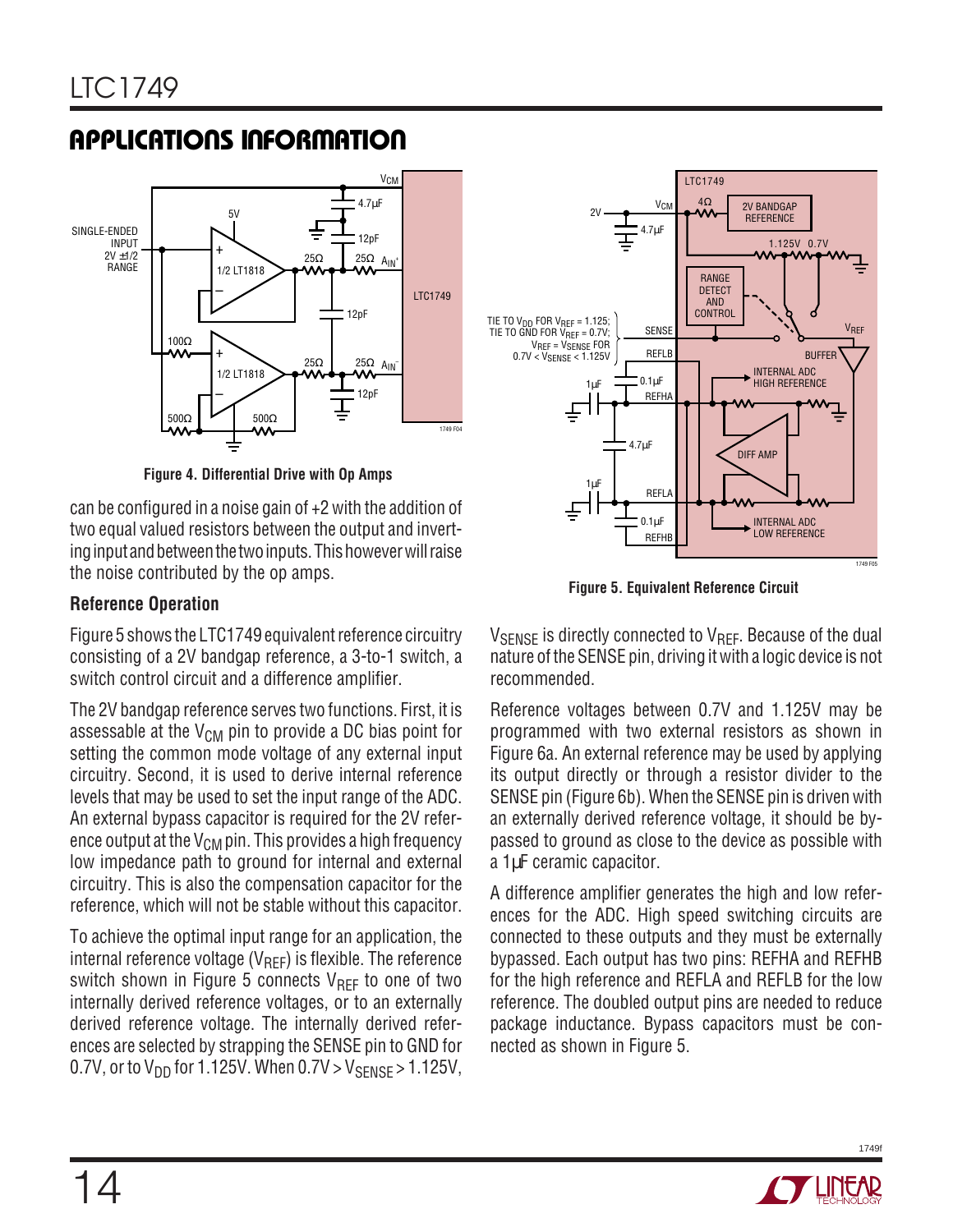

**Figure 6a. 2V Range ADC**



**Figure 6b. 2V Range ADC with External Reference**

### **Input Range**

The LTC1749 performance may be optimized by adjusting the ADC's input range to meet the requirements of the application. For lower input frequency applications  $(*40MHz*)$ , the highest input range of  $\pm 1.125V$  (2.25V) will provide the best SNR while maintaining excellent SFDR. For higher input frequencies (>80MHz), a lower input range will provide better SFDR performance with a reduction in SNR.

The input range of the ADC is determined as  $\pm V_{\text{RFF}}/A_{\text{PGA}}$ , where  $V_{REF}$  is the reference voltage (described in the Reference Operation section) and  $A_{PGA}$  is the effective

PGA gain. Table 1 shows the input range of the ADC versus the state of the two pins, PGA and SENSE.

### **Driving the Encode Inputs**

The noise performance of the LTC1749 can depend on the encode signal quality as much as on the analog input. The ENC/ENC inputs are intended to be driven differentially, primarily for immunity from common mode noise sources. Each input is biased through a 6k resistor to a 2V bias. The bias resistors set the DC operating point for transformer coupled drive circuits and can set the logic threshold for single-ended drive circuits.

Any noise present on the encode signal will result in additional aperture jitter that will be RMS summed with the inherent ADC aperture jitter.

In applications where jitter is critical (high input frequencies) take the following into consideration:

- 1. Differential drive should be used.
- 2. Use as large an amplitude as possible; if transformer coupled use a higher turns ratio to increase the amplitude.
- 3. If the ADC is clocked with a sinusoidal signal, filter the encode signal to reduce wideband noise.
- 4. Balance the capacitance and series resistance at both encode inputs so that any coupled noise will appear at both inputs as common mode noise.

The encode inputs have a common mode range of 1.8V to  $V_{DD}$ . Each input may be driven from ground to  $V_{DD}$  for single-ended drive.

| <b>PGA</b>   | <b>V</b> SENSE                     | <b>INPUT RANGE</b>                         | <b>COMMENTS</b>                                                                                                                                                    |
|--------------|------------------------------------|--------------------------------------------|--------------------------------------------------------------------------------------------------------------------------------------------------------------------|
| $\mathbf 0$  | $= V_{DD}$                         | 2.25V <sub>P-P</sub> Differential          | Best Noise, SNR = 71.8dB. Good SFDR, >80dB Up to 100MHz                                                                                                            |
|              | $= V_{DD}$                         | 1.35V <sub>P-P</sub> Differential          | Improved High Frequency Distortion. SNR = 70.5dB. SFDR > 80dB Up to 250MHz                                                                                         |
| $\mathbf{0}$ | $=$ GND                            | 1.4V <sub>P-P</sub> Differential           | Reduced Internal Reference Mode with PGA = 0. Provides Similar Input Range as<br>$V_{\text{SENSE}} = V_{\text{DD}}$ and PGA = 0 But with Worse Noise. SNR = 70.3dB |
|              | $=$ GND                            | $0.84V_{P-P}$ Differential                 | Smallest Possible Input Span. Useful for Improved Distortion at Very High<br>Frequencies, But with Reduced Noise Performance. SNR = 69dB                           |
| $\mathbf{0}$ | $0.7V < V_{\text{SENSE}} < 1.125V$ | $2 \times V_{SFNSF}$ Differential          | Adjustable Input Range with Better Noise Performance. SNR = 71.8dB with<br>$V_{\text{SPNSF}} = 1.125V$ , SNR = 70.3dB with $V_{\text{SPNSF}} = 0.7V$               |
|              | $0.7V < V_{\text{SENSE}} < 1.125V$ | $1.2 \times V_{\text{SENSE}}$ Differential | Adjustable Input Range with Better High Frequency Distortion. SNR = 70.5dB with<br>$V_{\text{SENSE}} = 1.125V$ , SNR = 69dB with $V_{\text{SENSE}} = 0.7V$         |

**Table 1**

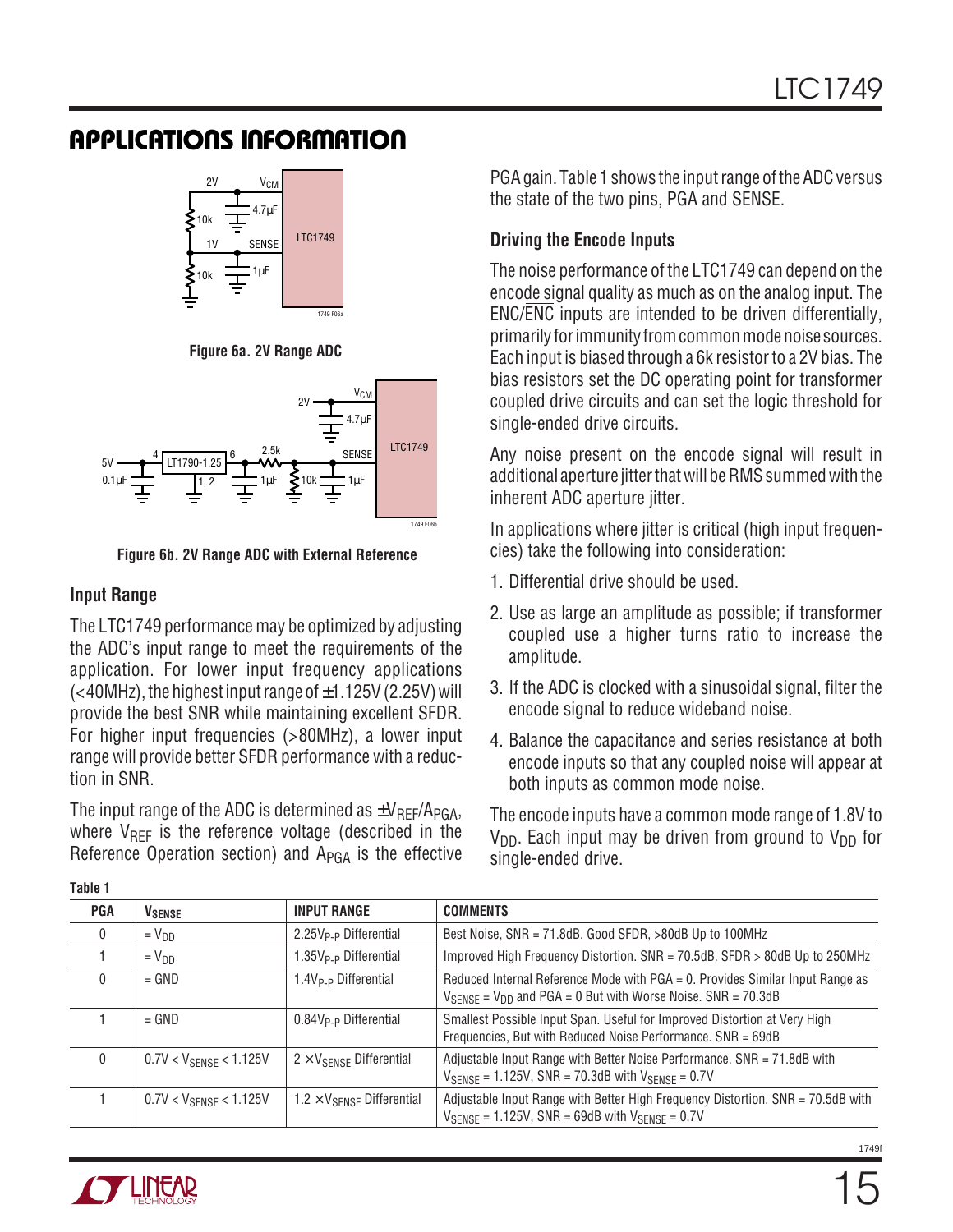

**Figure 7. Transformer Driven ENC/ENC**



**Figure 8a. Single-Ended ENC Drive,**

### **Maximum and Minimum Encode Rates**

The maximum encode rate for the LTC1749 is 80Msps. For the ADC to operate properly the encode signal should have a 50% (±4%) duty cycle. Each half cycle must have at least 6ns for the ADC internal circuitry to have enough settling time for proper operation. Achieving a precise 50% duty cycle is easy with differential sinusoidal drive using a transformer or using symmetric differential logic such as PECL or LVDS. When using a single-ended encode signal asymmetric rise and fall times can result in duty cycles that are far from 50%.

At sample rates slower than 80Msps the duty cycle can vary from 50% as long as each half cycle is at least 6ns.

The lower limit of the LTC1749 sample rate is determined by droop of the sample-and-hold circuits. The pipelined



**Figure 8b. ENC Drive Using a CMOS-to-PECL Translator** 

architecture of this ADC relies on storing analog signals on small valued capacitors. Junction leakage will discharge the capacitors. The specified minimum operating frequency for the LTC1749 is 1Msps.

### **DIGITAL OUTPUTS**

### **Digital Output Buffers**

1749f Figure 9 shows an equivalent circuit for a single output buffer. Each buffer is powered by  $\text{OV}_{DD}$  and OGND, isolated from the ADC power and ground. The additional N-channel transistor in the output driver allows operation down to low voltages. The internal resistor in series with the output makes the output appear as  $50\Omega$  to external circuitry and may eliminate the need for external damping resistors.

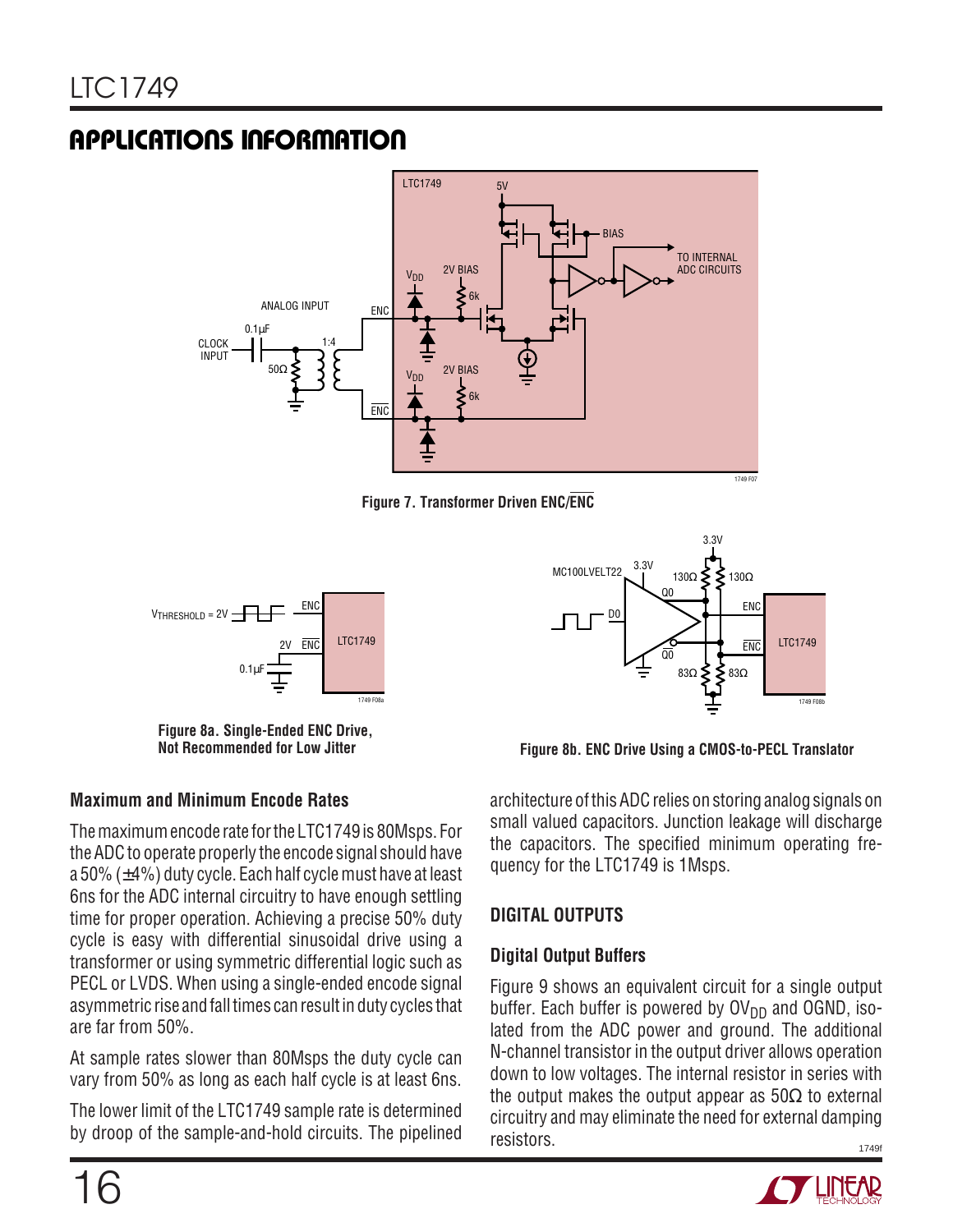

**Figure 9. Equivalent Circuit for a Digital Output Buffer**

### **Output Loading**

As with all high speed/high resolution converters the digital output loading can affect the performance. The digital outputs of the LTC1749 should drive a minimal capacitive load to avoid possible interaction between the digital outputs and sensitive input circuitry. The output should be buffered with a device such as an ALVCH16373 CMOS latch. For full speed operation the capacitive load should be kept under 10pF. A resistor in series with the output may be used but is not required since the ADC has a series resistor of  $43\Omega$  on chip.

Lower  $O(V_{DD}$  voltages will also help reduce interference from the digital outputs.

### **Format**

The LTC1749 parallel digital output can be selected for offset binary or 2's complement format. The format is selected with the MSBINV pin; high selects offset binary.

### **Overflow Bit**

An overflow output bit indicates when the converter is overranged or underranged. When OF outputs a logic high the converter is either overranged or underranged.

### **Output Clock**

The ADC has a delayed version of the ENC input available as a digital output, CLKOUT. The CLKOUT pin can be used to synchronize the converter data to the digital system. This is necessary when using a sinusoidal encode. Data will be updated just after CLKOUT falls and can be latched on the rising edge of CLKOUT.

### **Output Driver Power**

Separate output power and ground pins allow the output drivers to be isolated from the analog circuitry. The power supply for the digital output buffers,  $\overline{O}V_{DD}$ , should be tied to the same power supply as for the logic being driven. For example if the converter is driving a DSP powered by a 3V supply then  $\text{OV}_{\text{DD}}$  should be tied to that same 3V supply.  $\text{OV}_{\text{DD}}$  can be powered with any voltage up to 5V. The logic outputs will swing between OGND and  $\text{OV}_{\text{DD}}$ .

### **GROUNDING AND BYPASSING**

The LTC1749 requires a printed circuit board with a clean unbroken ground plane. A multilayer board with an internal ground plane is recommended. The pinout of the LTC1749 has been optimized for a flowthrough layout so that the interaction between inputs and digital outputs is minimized. Layout for the printed circuit board should ensure that digital and analog signal lines are separated as much as possible. In particular, care should be taken not to run any digital track alongside an analog signal track or underneath the ADC.

High quality ceramic bypass capacitors should be used at the  $V_{DD}$ ,  $V_{CM}$ , REFHA, REFHB, REFLA and REFLB pins as shown in the block diagram on the front page of this data

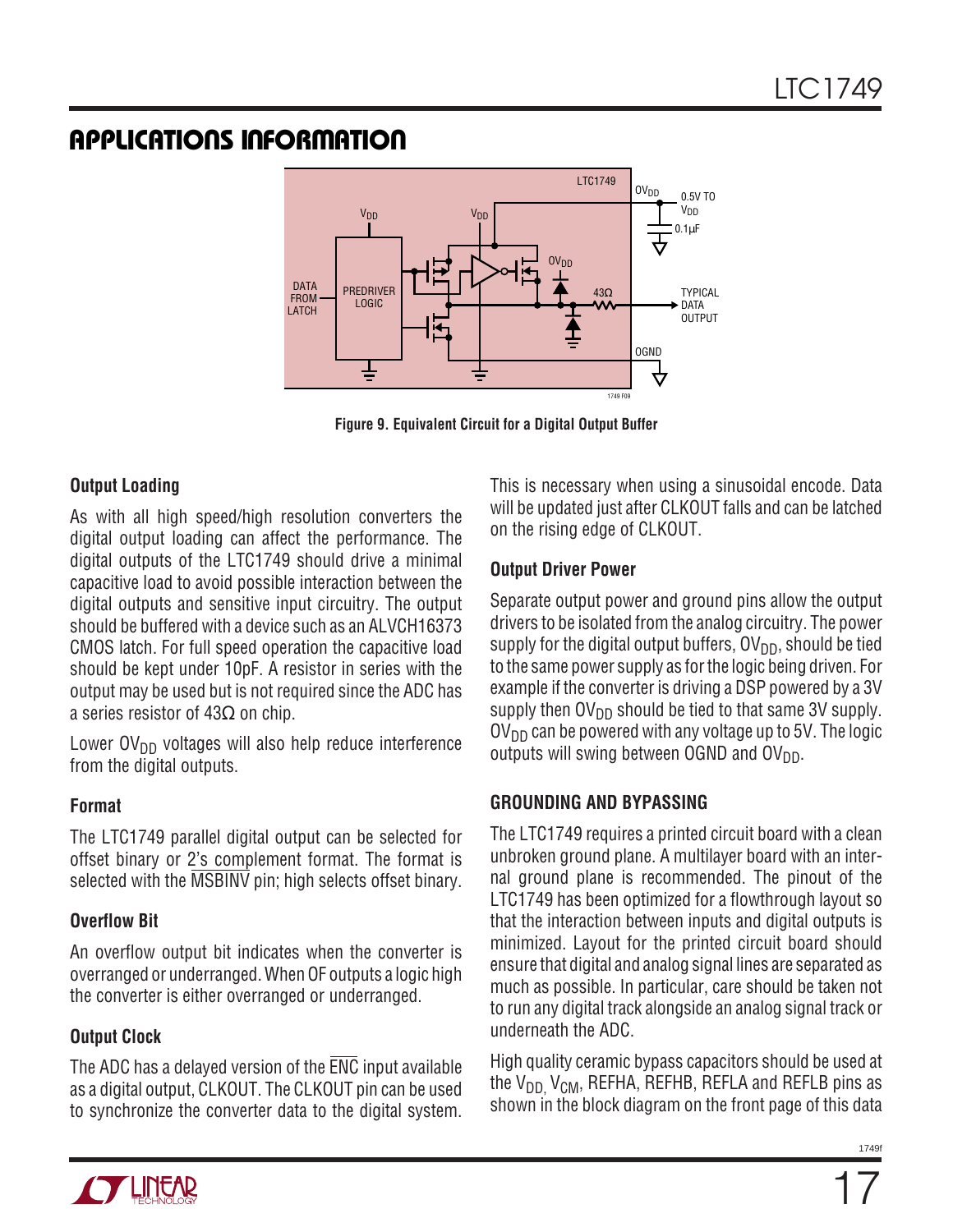sheet. Bypass capacitors must be located as close to the pins as possible. Of particular importance are the capacitors between REFHA and REFLB and between REFHB and REFLA. These capacitors should be as close to the device as possible (1.5mm or less). Size 0402 ceramic capacitors are recomended. The large 4.7µF capacitor between REFHA and REFLA can be somewhat further away. The traces connecting the pins and bypass capacitors must be kept short and should be made as wide as possible.

The LTC1749 differential inputs should run parallel and close to each other. The input traces should be as short as possible to minimize capacitance and to minimize noise pickup.

An analog ground plane separate from the digital processing system ground should be used. All ADC ground pins labeled GND should connect to this plane. All ADC  $V_{DD}$ bypass capacitors, reference bypass capacitors and input filter capacitors should connect to this analog plane. The LTC1749 has three output driver ground pins, labeled OGND (Pins 27, 38 and 47). These grounds should connect to the digital processing system ground. The output driver supply,  $\text{OV}_{DD}$  should be connected to the digital processing system supply.  $\overline{O}V_{DD}$  bypass capacitors should bypass to the digital system ground. The digital processing system ground should be connected to the analog plane at ADC OGND (Pin 38).

### **HEAT TRANSFER**

Most of the heat generated by the LTC1749 is transferred from the die through the package leads onto the printed circuit board. In particular, ground pins 12, 13, 36 and 37 are fused to the die attach pad. These pins have the lowest thermal resistance between the die and the outside environment. It is critical that all ground pins are connected to a ground plane of sufficient area. The layout of the evaluation circuit shown on the following pages has a low thermal resistance path to the internal ground plane by using multiple vias near the ground pins. A ground plane of this size results in a thermal resistance from the die to ambient of 35°C/W. Smaller area ground planes or poorly connected ground pins will result in higher thermal resistance.

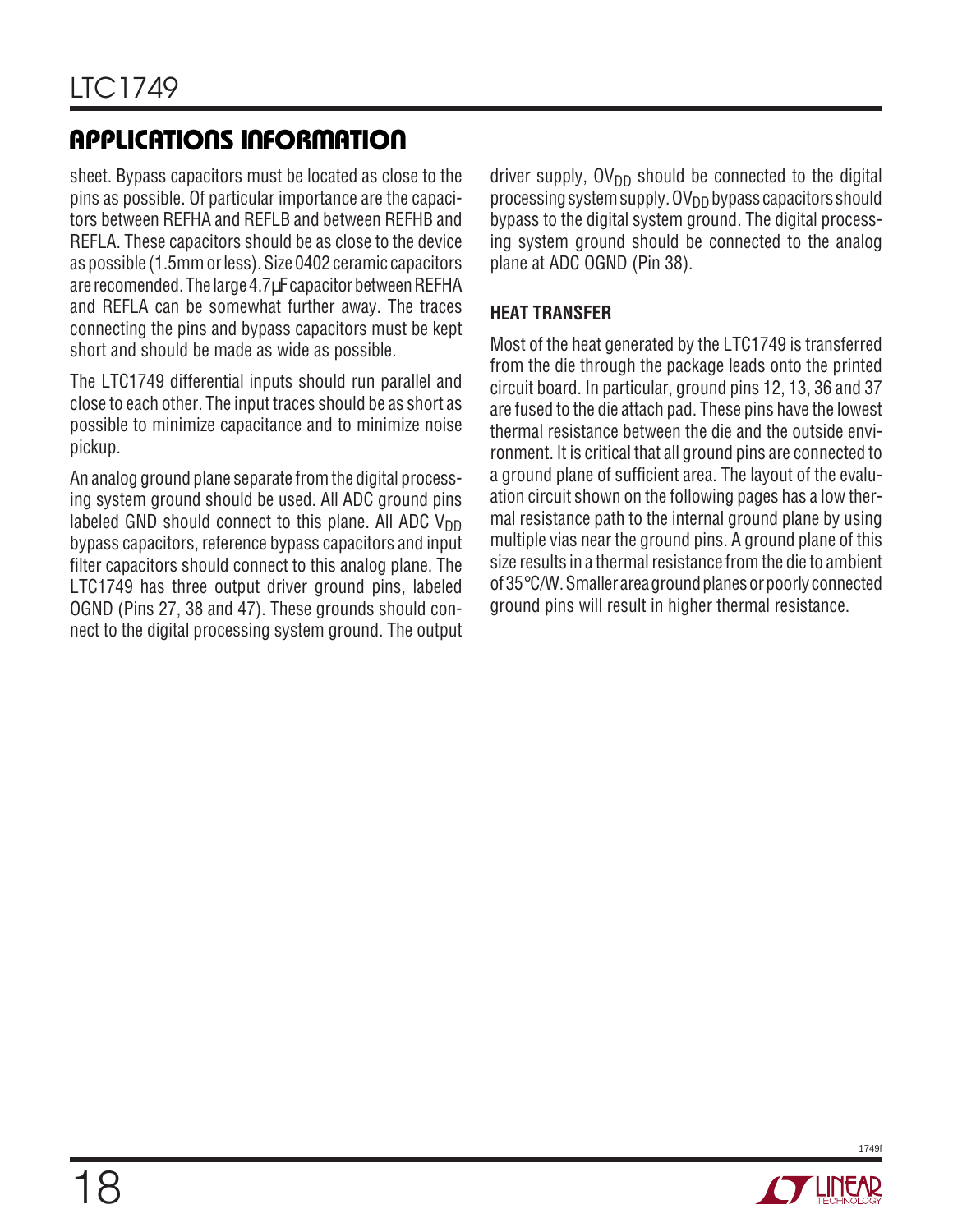### **PACKAGE DESCRIPTION**

#### **FW Package 48-Lead Plastic TSSOP (6.1mm)** (Reference LTC DWG # 05-08-1651)



#### NOTE:

MILLIMETERS 2. DIMENSIONS ARE IN WILLINGTER 1. CONTROLLING DIMENSION: MILLIMETERS

\*DIMENSIONS DO NOT INCLUDE MOLD FLASH. MOLD FLASH SHALL NOT EXCEED .152mm (.006") PER SIDE  $^\star$ DIMENSIONS DO NOT INCLUDE INTERLEAD FLASH. INTERLEAD FLASH SHALL NOT EXCEED .254mm (.010") PER SIDE

3. DRAWING NOT TO SCALE



19